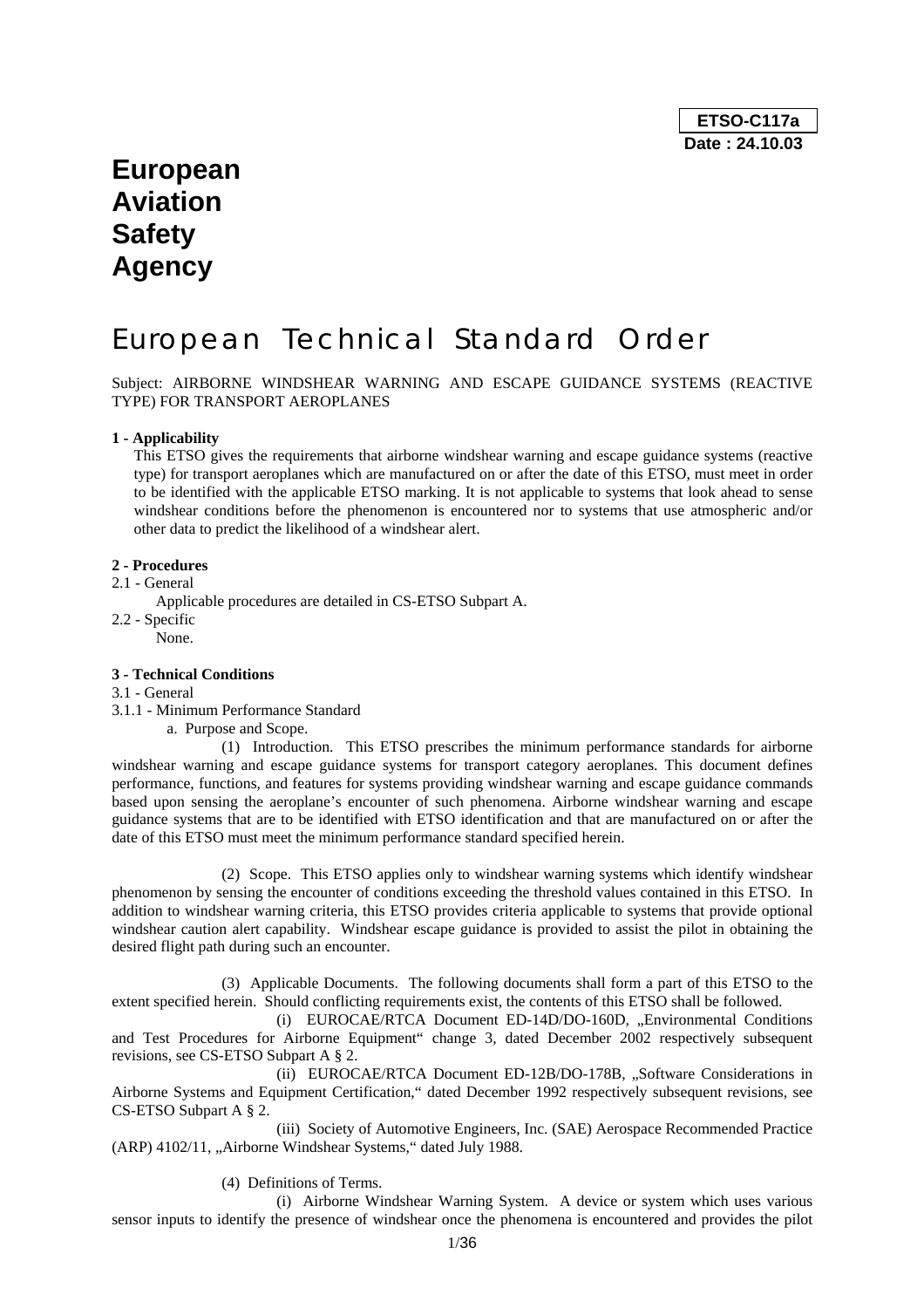with timely warning. The system may include both windshear warning and windshear caution alerts. A warning device of this type does not provide escape guidance information to the pilot to satisfy the criteria for warning and flight guidance systems.

 (ii) Airborne Windshear Warning and Escape Guidance System. A device or system which uses various sensor inputs to identify the presence of windshear once the phenomenon is encountered and provides the pilot with timely warning and adequate flight guidance to improve the probability of recovery from the windshear encounter. This system may include both windshear warning and windshear caution alerts.

 (iii) Airborne Windshear Auto Recovery System. A device or system which integrates or couples autopilot and/or autothrottle systems of the aircraft with an airborne windshear flight guidance system.

 (iv) Airborne Windshear Escape Guidance System. A system which provides the crew with flight guidance information to improve the recovery probability once encountering a windshear phenomenon.

 (v) Failure. The inability of a system, subsystem, unit, or part to perform within previously specified limits.

 (vi) False Warning or Caution. A warning or caution which occurs when the design windshear warning or caution threshold of the system is not exceeded.

 (vii) Nuisance Warning or Caution. A warning or caution which occurs when a phenomenon is encountered, such as turbulence, which does not, in fact, endanger the aircraft because of the duration of subsequent change of the windshear magnitude.

 (viii) Recovery Procedure. A vertical flight path control technique used to maximize recovery potential from an inadvertent encounter with windshear.

 (ix) Severe Windshear. A windshear of such intensity and duration which would exceed the performance capability of a particular aircraft type, and likely cause inadvertent loss of control or ground contact if the pilot did not have information available from an airborne windshear warning and escape guidance system which meets the criteria of this ETSO.

 (x) Windshear Caution Alert. An alert triggered by increasing performance conditions which is set at a windshear level requiring immediate crew awareness and likely subsequent corrective action.

 (xi) Windshear Warning Alert. An alert triggered by decreasing performance conditions which is set at a windshear level requiring immediate corrective action by the pilot.

 b. General Standards. The following general requirements shall be met by all windshear warning and escape guidance systems:

 (1) Airworthiness. Design and manufacture of the airborne equipment must provide for installation so as not to impair the airworthiness of the aircraft. Material shall be of a quality which experience and/or tests have demonstrated to be suitable and dependable for use in aircraft systems. Workmanship shall be consistent with high quality aircraft electromechanical and electronic component manufacturing practices.

 (2) General Performance. The equipment must perform its intended function, as defined by the manufacturer.

 (3) Fire Resistance. Except for small parts (such as knobs, fasteners, seals, grommets, and small electrical parts) that would not significantly contribute to the propagation of fire, all materials used must be self-extinguishing. One means for showing compliance with this requirement is contained in CS 25.853 and Appendix F.

 (4) Operation of Controls. Controls intended for use during flight shall be designed to minimize errors, and when operated in all possible combinations and sequences, shall not result in a condition whose presence or continuation would be detrimental to the continued performance of the equipment.

 (5) Accessibility of Controls. Controls that are not normally adjusted in flight shall not be readily accessible to the operator.

 (6) Interfaces. The interfaces with other aircraft equipment must be designed such that normal or abnormal windshear warning and escape guidance equipment operation shall not adversely affect the operation of other equipment.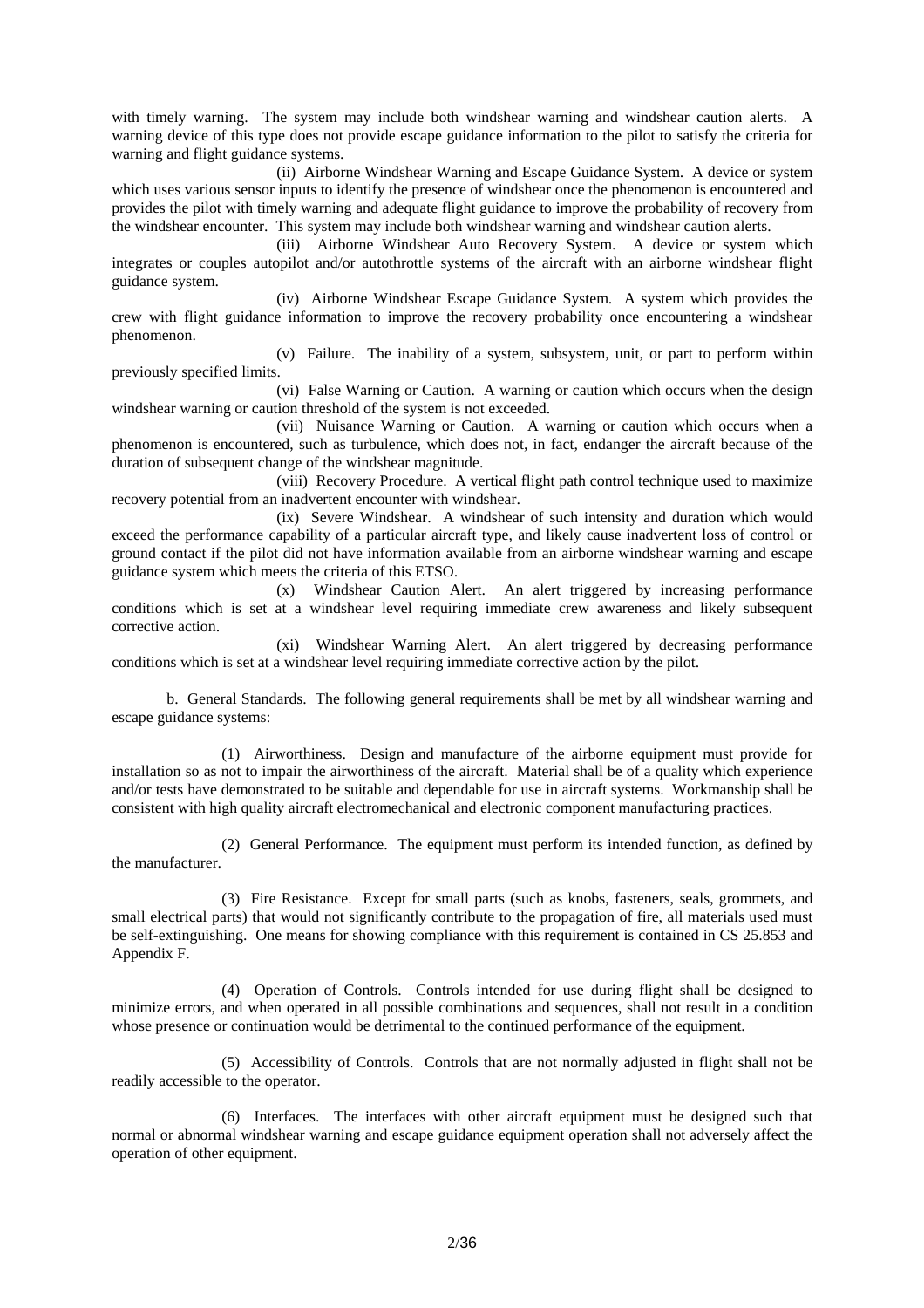(7) Compatibility of Components. If a system component is individually acceptable but requires calibration adjustments or matching to other components in the aircraft for proper operation, it shall be identified in a manner that will ensure performance to the requirements specified in this ETSO.

 (8) Interchangeability. System components which are identified with the same manufactured part number shall be completely interchangeable.

 (9) Control/Display Capability. A suitable interface shall be provided to allow data input, data output, and control of equipment operation. The control/display shall be operable by one person with the use of only one hand.

 (10) Control/Display Readability. The equipment shall be designed so that all displays and controls shall be readable under all cockpit ambient light conditions ranging from total darkness to reflected sunlight and arranged to facilitate equipment usage. Limitations on equipment installations to ensure display readability should be included in the installation instructions.

 (11) Effects of Test. The design of the equipment shall be such that the application of the specified test procedures shall not produce a condition detrimental to the performance of the equipment except as specifically allowed.

 (12) Equipment Computational Response Time. The equipment shall employ suitable update rates for computation and display of detection and guidance information.

 (13) Supplemental Heating or Cooling. If supplemental heating or cooling is required by system components to ensures that the requirements of this ETSO are met, they shall be specified by the equipment manufacturer in the installation instructions.

 (14) Self-Test Capability. The equipment shall employ a self-test capability to verify proper system operation.

 (i) Any manually initiated self-test mode of operation shall automatically return the system to the normal operating mode upon completion of a successful test.

 (ii) Any automatically activated self-test feature must annunciate this mode of operation to the pilot if this feature activates annunciation lights, aural messages, or displaces the guidance commands in any way.

 (iii) Conduct of the system self-test feature must not adversely affect the performance of operation of other aircraft systems.

(iv) Failure of the system to successfully pass the self-test shall be annunciated.

 (15) Independence of Warning and Escape Guidance Functions. Irrespective of whether the warning and escape guidance functions are in a combined system or are separate systems, they should be sufficiently independent such that a failure of either system does not necessarily preclude or inhibit the presentation of information from the other. A warning system failure shall not result in ambiguous or erroneous guidance system mode annunciation.

(16) System Reliability.

 (i) The probability of a false warning being generated within the windshear warning system or the windshear warning and escape guidance system shall be  $1 \times 10^{-4}$  or less per flight hour.

 (ii) The probability of an unannunciated failure of the windshear warning system or the windshear warning and escape guidance system shall be  $1 \times 10^{-5}$  or less per flight hour (reserved).

 c. Equipment Functional Requirements - Standard Conditions. The equipment shall meet the following functional requirements.

 (1) Mode Annunciation. The windshear escape guidance display mode of operation shall be annunciated to the pilot upon escape guidance activation during a windshear encounter and upon reversion to a different flight guidance mode.

- (2) Malfunction/Failure Indications. The equipment shall indicate:
	- (i) Inadequate or absence of primary power.
	- (ii) Equipment failures.
	- (iii) Inadequate or invalid warning or guidance displays or output signals.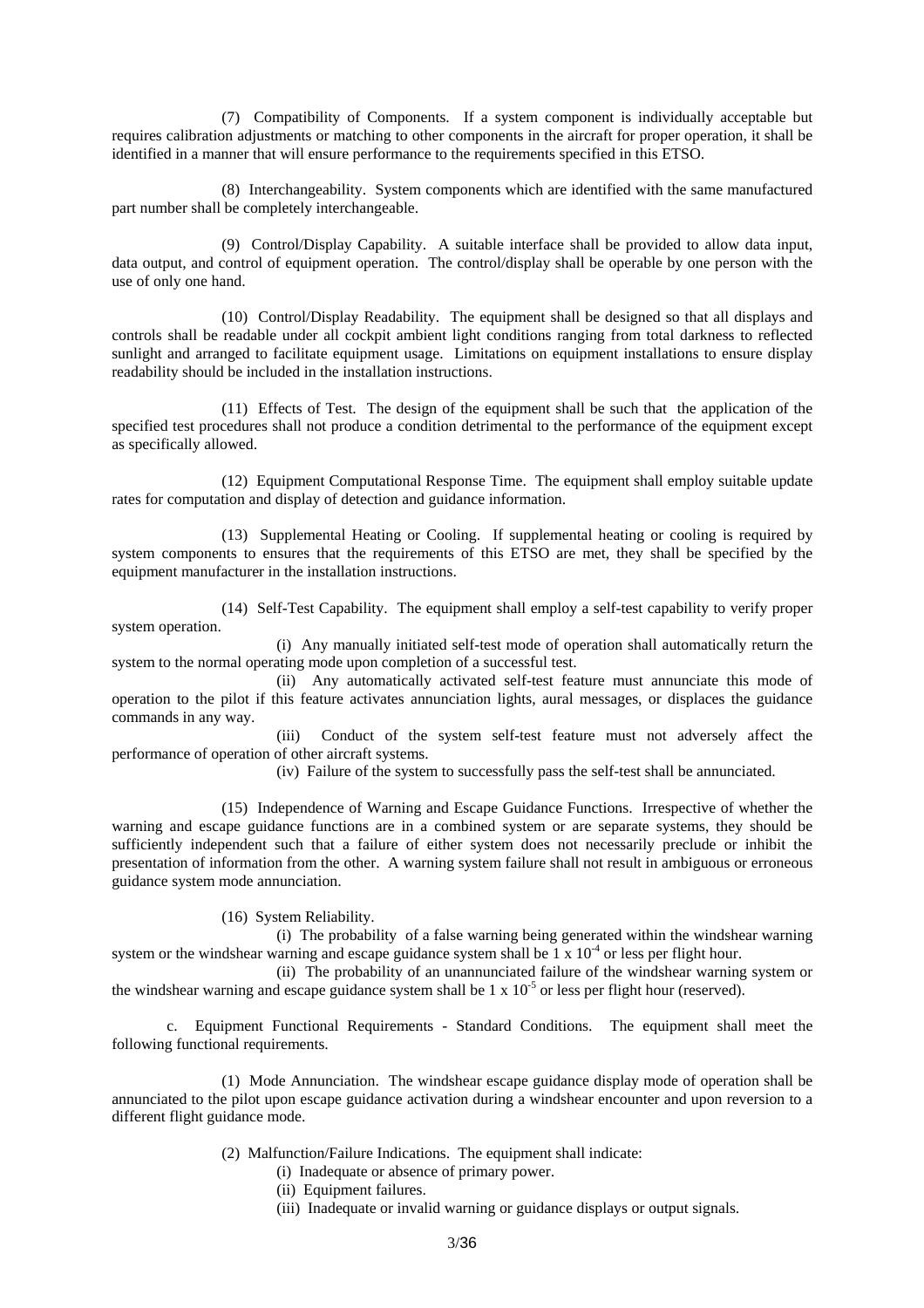(iv) Inadequate or invalid sensor signals or sources.

These malfunction/failure indications shall occur independently of any operator action. The lack of adequate warning displays, escape guidance information, or sensor signals or sources shall be annunciated when compliance with the requirements of this ETSO cannot be assured.

(3) Windshear Caution Alert. If the equipment includes a windshear caution alert:

 (i) It shall provide an annunciation of increasing performance shear (updraft, increasing headwind, or decreasing tailwind) in accordance with the shear intensity curve shown in figure 1.

 (ii) This caution alert shall display or provide an appropriate output for display of an amber caution annunciation dedicated for this purpose. An aural alert may be provided as an option. The caution display (or output) should remain until the threshold windshear condition no longer exists (not less than a minimum of 3 seconds) or a windshear warning alert occurs.

 (iii) Gust conditions shall not cause a nuisance caution alert. Turbulence shall not cause more than one nuisance caution alert per 250 hours (or 3,000 flight cycles based on 1 hour/flight cycle) of system operation.

(4) Windshear Warning Alert.

 (i) A windshear warning alert shall provide an annunciation of decreasing performance shear (downdraft, decreasing headwind, or increasing tailwind) with a magnitude equal or greater than that shown in the shear intensity curve shown in figure 1.

 (ii) This warning alert shall display or provide an appropriate output for display of a red warning annunciation labeled "windshear" dedicated for this purpose. The visual alert should remain at least until the threshold windshear condition no longer exists or a minimum of 3 seconds, whichever is greater. An aural alert shall be provided that annunciates "windshear" for three aural cycles. The aural alert need not be repeated for subsequent windshear warning alerts within the same mode of operation.

 (iii) Gust conditions shall not cause a nuisance warning alert. Turbulence shall not cause more than one nuisance warning alert per 250 hours (or 3,000 flight cycles based on 1 hour/flight) of system operation.

 (5) Operating Altitude Range. The system shall be designed to function from at least 50 feet above ground level (AGL) to at least 1000 feet AGL.

 (6) Windshear Escape Guidance. Flight guidance algorithms shall incorporate the following design considerations:

 (i) At the point of system warning threshold, the available energy of the aeroplane must be properly managed through a representative number of windfield conditions. These conditions must take into account significant shear components in both the horizontal and vertical axes, individually and in combination.

 (ii) The flight path guidance commands must be suitable to the dynamic response of aircraft of the type on which the system is intended for installation.

 (iii) If the magnitude of the shear components are such as to overcome the performance capability of the aeroplane, guidance commands must be such that ground impact will occur in the absence of ability to produce additional lift, absence of excessive kinetic energy, and without putting the aircraft into a stalled condition.

 (iv) Flight guidance command information shall be provided for presentation on the primary flight display/attitude direction indicator (PFD/ADI) and any available Head Up Display (HUD).

 (v) Flight guidance displays which command flight path and pitch attitude should be limited to an angle-of-attack equivalent to onset of stall warning or maximum pitch command of 27º, whichever is less.

 (vi) Flight guidance commands and any auto recovery mode (if included) may be automatically activated concurrent with or after the windshear warning alert occurs or may be manually selected. If manual selection is utilized, it shall only be via the takeoff-go around (TOGA) switch or equivalent means (i.e., a function of throttle position, other engine parameters, etc.).

 (vii) Manual deselection of windshear flight guidance and any auto recovery mode (if included) shall be possible by means other than the TOGA switches.

 (viii) Systems incorporating automatic reversion of flight guidance commands from windshear escape guidance to another flight guidance mode should provide a smooth transition between modes. Flight guidance commands shall not be removed from the flight guidance display until either manually deselected or until the aircraft, following exit of the warning conditions, has maintained a positive rate of climb and speed above  $1.3 V_{s1}$  for at least 30 seconds.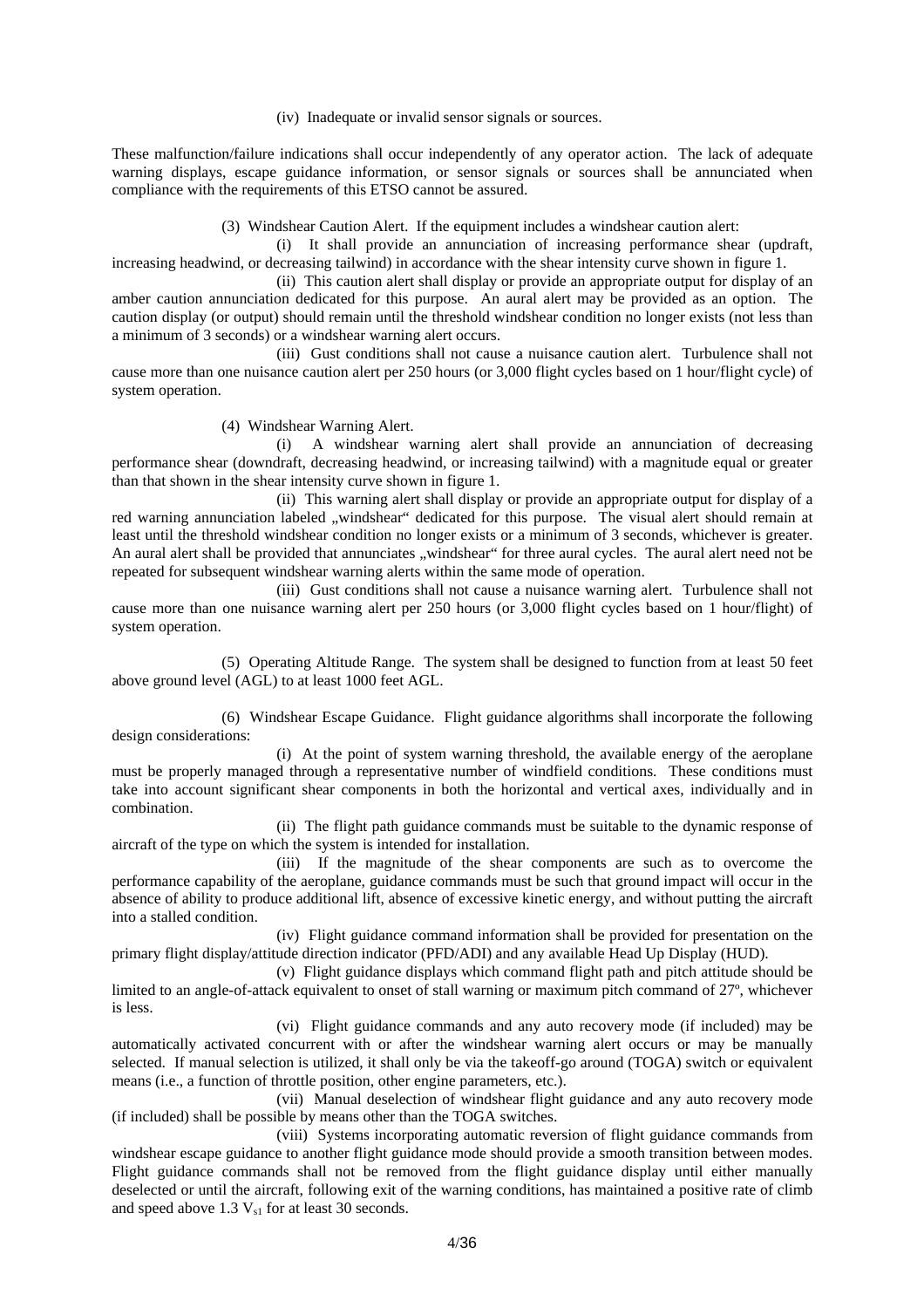#### FIGURE 1

#### SHEAR INTENSITY CURVE



 $f_{avx}$  = average shear intensity to cause a warning at time t<sub>x</sub> (resulting in a 20 knot windspeed change, bounded as shown; applies to horizontal, vertical, and combination shear intensities)

 $=\frac{J_{\text{o}} f(t)dt}{t}$ t t x x ∫ whereby  $f(t) =$  instantaneous shear intensity at time t

 1 A nuisance warning test utilizing the Dryden turbulence model and discrete gust model are conducted independently from alert threshold tests to verify the acceptability of potential nuisance warnings due to turbulence or gusts.

 d. Equipment Performance - Environmental Conditions. The environmental tests and performance requirements described in this subparagraph are intended to provide a laboratory means of determining the overall performance characteristics of the equipment under conditions representative of those that may be encountered in actual operations. Some of the environmental tests contained in this subparagraph need not be performed unless the manufacturer wishes to qualify the equipment for that particular environmental condition. These tests are identified by the phrase "When Required." If the manufacturer wishes to qualify the equipment to these additional environmental conditions, then these "When Required" tests shall be performed.

 Unless otherwise specified, the test procedures applicable to a determination of equipment performance under environmental test conditions are set forth in EUROCAE/RTCA Document ED-14D/DO-160D, "Environmental Conditions and Test Procedures for Airborne Equipment." Performance tests which must be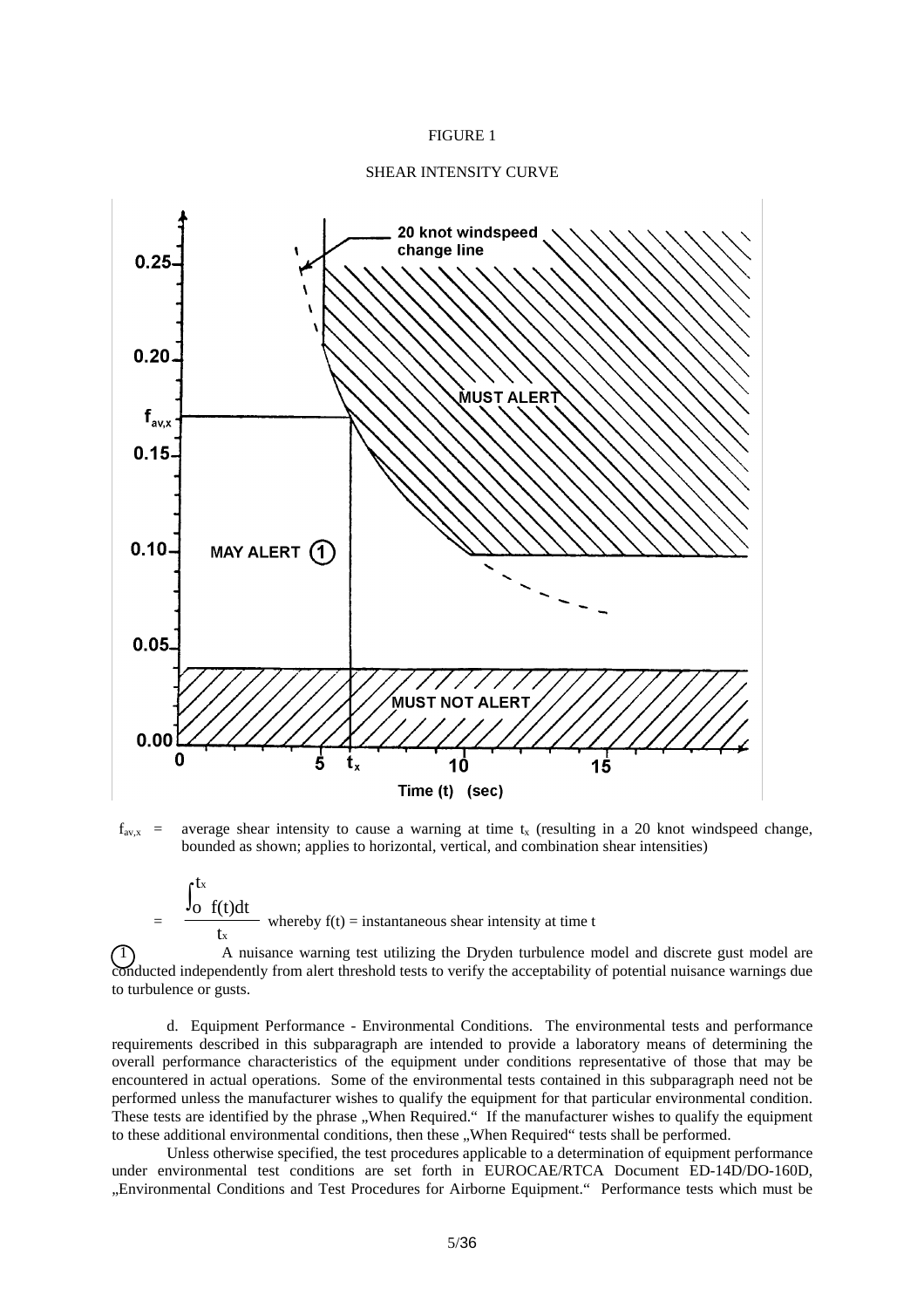made after subjection to test environments may be conducted after exposure to several environmental conditions.

 (1) Temperature and Altitude Tests (ED-14D/DO-160D, Section 4.0). EUROCAE/RTCA Document ED-14D/DO-160D contains several temperature and altitude test procedures which are specified according to the category for which the equipment will be used. These categories are included in paragraph 4.2 of ED-14D/DO-160D. The following subparagraphs contain the applicable test conditions specified in Section 4.0 of ED-14D/DO-160D.

 (i) Low Operating Temperature Test. The equipment shall be subjected to the test conditions as specified in EUROCAE/RTCA Document ED-14D/DO-160D, paragraph 4.5.1, and the following requirements of this standard shall be met:

- (a) Section  $3.1.1(c)(1)$  Mode Annunciation
- (b) Section  $3.1.1(c)(2)$  Malfunction/Failure Indications
- (c) Section 3.1.1(c)(3) Windshear Caution Alert
- (d) Section 3.1.1(c)(4) Windshear Warning Alert
- (e) Section  $3.1.1(c)(6)$  Windshear Escape Guidance

Additionally, all system controls, displays, inputs, and outputs shall perform their intended functions.

 (ii) High Short-Time Operating Temperature Test. The equipment shall be subjected to the test conditions as specified in EUROCAE/RTCA Document ED-14D/DO-160D, paragraph 4.5.2, and the following requirements of this standard shall be met:

- (a) Section  $3.1.1(c)(1)$  Mode Annunciation
- (b) Section  $3.1.1(c)(2)$  Malfunction/Failure Indications
- (c) Section 3.1.1(c)(3) Windshear Caution Alert
- (d) Section  $3.1.1(c)(4)$  Windshear Warning Alert
- (e) Section 3.1.1(c)(6) Windshear Escape Guidance

Additionally, all system controls, displays, inputs, and outputs shall perform their intended functions.

 (iii) High Operating Temperature Test. The equipment shall be subjected to the test conditions as specified in EUROCAE/RTCA Document ED-14D/DO-160D, paragraph 4.5.3, and the following requirements of this standard shall be met:

- (a) Section  $3.1.1(c)(1)$  Mode Annunciation
- (b) Section  $3.1.1(c)(2)$  Malfunction/Failure Indications
- (c) Section 3.1.1(c)(3) Windshear Caution Alert
- (d) Section 3.1.1(c)(4) Windshear Warning Alert
- (e) Section 3.1.1(c)(6) Windshear Escape Guidance

Additionally, all system controls, displays, inputs, and outputs shall perform their intended functions.

 (iv) In-Flight Loss of Cooling Test (When Required). The equipment shall be subjected to the test conditions as specified in EUROCAE/RTCA Document ED-14D/DO-160D, paragraph 4.5.4, and the following requirements of this standard shall be met:

- (a) Section  $3.1.1(c)(1)$  Mode Annunciation
- (b) Section  $3.1.1(c)(2)$  Malfunction/Failure Indications
- (c) Section 3.1.1(c)(3) Windshear Caution Alert
- (d) Section  $3.1.1(c)(4)$  Windshear Warning Alert
- (e) Section 3.1.1(c)(6) Windshear Escape Guidance

Additionally, all system controls, displays, inputs, and outputs shall perform their intended functions.

 (v) Altitude Test. The equipment shall be subjected to the test conditions as specified in EUROCAE/RTCA Document ED-14D/DO-160D, paragraph 4.6.1, and the following requirements of this standard shall be met:

- (a) Section  $3.1.1(c)(1)$  Mode Annunciation
- (b) Section  $3.1.1(c)(2)$  Malfunction/Failure Indications
- (c) Section 3.1.1(c)(3) Windshear Caution Alert
- (d) Section 3.1.1(c)(4) Windshear Warning Alert
- (e) Section 3.1.1(c)(6) Windshear Escape Guidance

Additionally, all system controls, displays, inputs, and outputs shall perform their intended functions.

 (vi) Decompression Test (When Required). The equipment shall be subjected to the test conditions as specified in EUROCAE/RTCA Document ED-14D/DO-160D, paragraph 4.6.2, and the following requirements of this standard shall be met: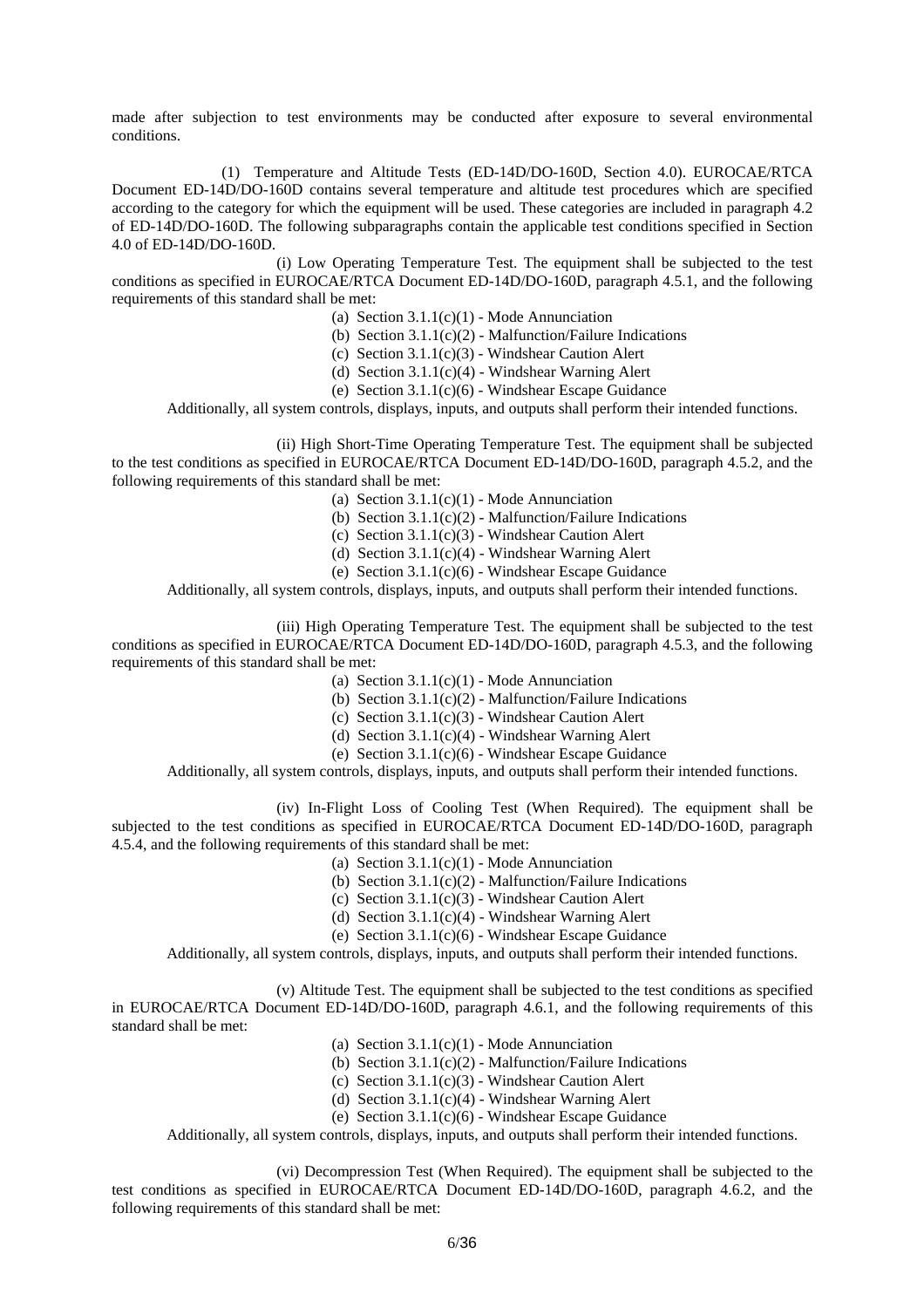- (a) Section  $3.1.1(c)(1)$  Mode Annunciation
- (b) Section  $3.1.1(c)(2)$  Malfunction/Failure Indications
- (c) Section 3.1.1(c)(3) Windshear Caution Alert
- (d) Section 3.1.1(c)(4) Windshear Warning Alert
- (e) Section 3.1.1(c)(6) Windshear Escape Guidance

Additionally, all system controls, displays, inputs, and outputs shall perform their intended functions.

 (vii) Overpressure Test (When Required). The equipment shall be subjected to the test conditions as specified in EUROCAE/RTCA Document ED-14D/DO-160D, paragraph 4.6.3, and the following requirements of this standard shall be met:

- (a) Section  $3.1.1(c)(1)$  Mode Annunciation
- (b) Section  $3.1.1(c)(2)$  Malfunction/Failure Indications
- (c) Section 3.1.1(c)(3) Windshear Caution Alert
- (d) Section 3.1.1(c)(4) Windshear Warning Alert
- (e) Section 3.1.1(c)(6) Windshear Escape Guidance

Additionally, all system controls, displays, inputs, and outputs shall perform their intended functions.

 (2) Temperature Variation Test (ED-14D/DO-160D, Section 5.0). The equipment shall be subjected to the test conditions as specified in EUROCAE/RTCA Document ED-14D/DO-160D, Section 5.0, and the following requirements of this standard shall be met:

- (i) Section  $3.1.1(c)(1)$  Mode Annunciation
- (ii) Section  $3.1.1(c)(2)$  Malfunction/Failure Indications
- (iii) Section 3.1.1(c)(3) Windshear Caution Alert
- (iv) Section 3.1.1(c)(4) Windshear Warning Alert
- (v) Section  $3.1.1(c)(6)$  Windshear Escape Guidance

Additionally, all system controls, displays, inputs, and outputs shall perform their intended functions.

 (3) Humidity Test (ED-14D/DO-160D, Section 6.0). The equipment shall be subjected to the test conditions as specified in EUROCAE/RTCA Document ED-14D/DO-160D, Section 6.0, and the following requirements of this standard shall be met:

- (i) Section  $3.1.1(c)(1)$  Mode Annunciation
- (ii) Section  $3.1.1(c)(2)$  Malfunction/Failure Indications
- (iii) Section 3.1.1(c)(3) Windshear Caution Alert
- (iv) Section 3.1.1(c)(4) Windshear Warning Alert
- (v) Section  $3.1.1(c)(6)$  Windshear Escape Guidance

Additionally, all system controls, displays, inputs, and outputs shall perform their intended functions.

(4) Shock tests (ED-14D/DO-160D, Section 7.0).

 (i) Operational Shocks. The equipment shall be subjected to the test conditions as specified in EUROCAE/RTCA Document ED-14D/DO-160D, paragraph 7.2, and the following requirements of this standard shall be met:

- (a) Section  $3.1.1(c)(1)$  Mode Annunciation
- (b) Section  $3.1.1(c)(2)$  Malfunction/Failure Indications
- (c) Section 3.1.1(c)(3) Windshear Caution Alert
- (d) Section  $3.1.1(c)(4)$  Windshear Warning Alert
- (e) Section  $3.1.1(c)(6)$  Windshear Escape Guidance

Additionally, all system controls, displays, inputs, and outputs shall perform their intended functions.

 (ii) Crash Safety Shocks. The application of the crash safety shock tests may result in damage to the equipment under test. Therefore, this test may be conducted after the other tests have been competed. In this case, paragraph  $3.1.1$  (b)(11), "Effects of Test," of this standard does not apply. The equipment shall be subjected to the test conditions as specified in EUROCAE/RTCA Document ED-14D/DO-160D, paragraph 7.3, and shall meet the requirements specified therein.

 (5) Vibration Test (ED-14D/DO-160D, Section 8.0). The equipment shall be subjected to the test conditions as specified in EUROCAE/RTCA Document ED-14D/DO-160D, Section 8.0, and the following requirements of this standard shall be met:

- (i) Section  $3.1.1(c)(1)$  Mode Annunciation
- (ii) Section  $3.1.1(c)(2)$  Malfunction/Failure Indications
- (iii) Section 3.1.1(c)(3) Windshear Caution Alert
- (iv) Section 3.1.1(c)(4) Windshear Warning Alert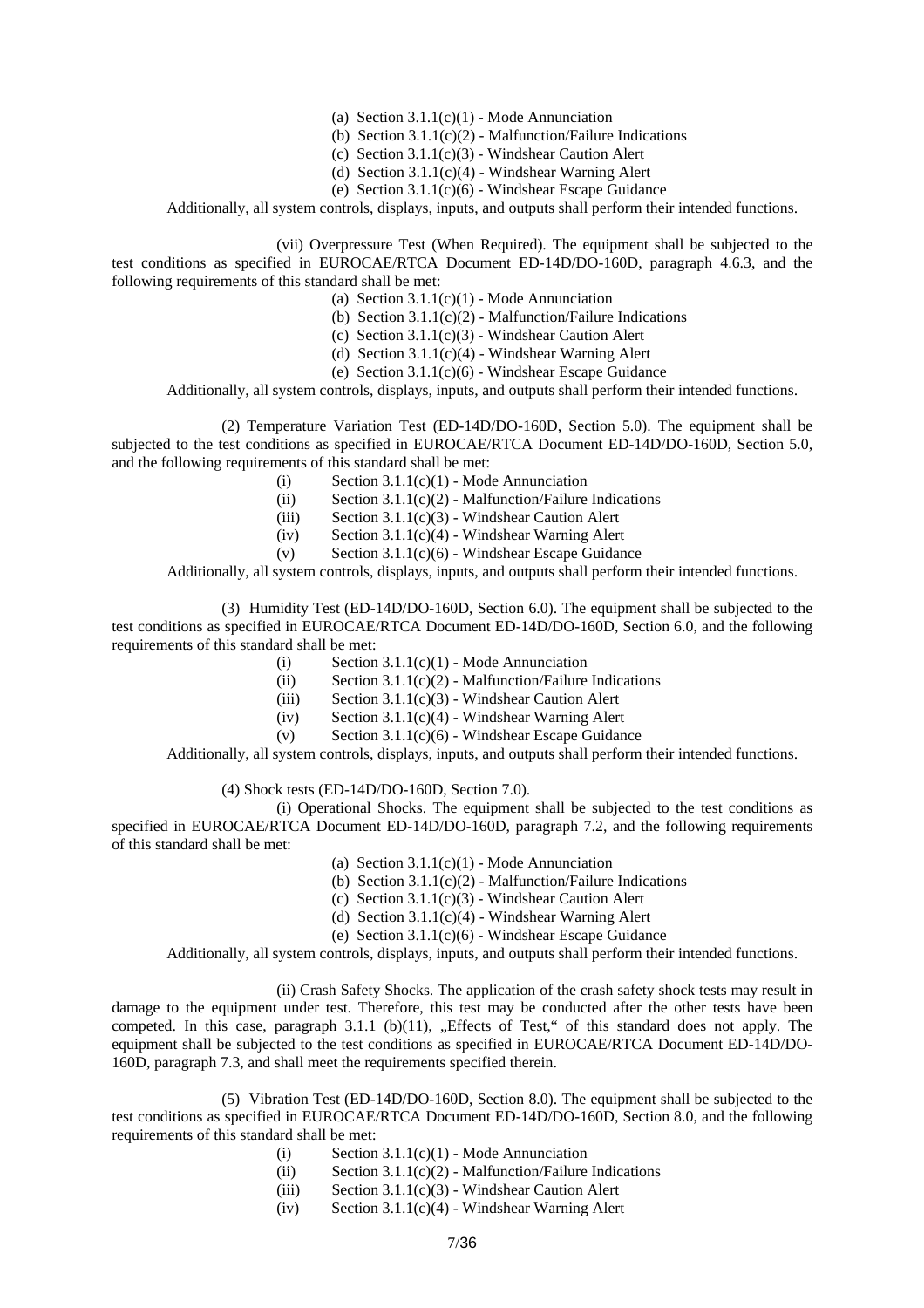(v) Section  $3.1.1(c)(6)$  - Windshear Escape Guidance

Additionally, all system controls, displays, inputs, and outputs shall perform their intended functions.

 (6) Explosion Proofness Test (ED-14D/DO-160D, Section 9.0) (When Required). The equipment shall be subjected to the test conditions as specified in EUROCAE/RTCA Document ED-14D/DO-160D , Section 9.0. During these tests, the equipment shall not cause detonation of the explosive mixture within the test chamber.

(7) Waterproofness Tests (ED-14D/DO-160D , Section 10.0).

 (i) Drip Proof Test (When Required). The equipment shall be subjected to the test conditions as specified in EUROCAE/RTCA Document ED-14D/DO-160D, paragraph 10.3.1, and the following requirements of this standard shall be met:

(a) Section  $3.1.1(c)(1)$  - Mode Annunciation

(b) Section  $3.1.1(c)(2)$  - Malfunction/Failure Indications

(c) Section 3.1.1(c)(3) - Windshear Caution Alert

(d) Section 3.1.1(c)(4) - Windshear Warning Alert

(e) Section 3.1.1(c)(6) - Windshear Escape Guidance

Additionally, all system controls, displays, inputs, and outputs shall perform their intended functions.

(ii) Spray Proof Test (When Required). The equipment shall be subjected to the test

conditions as specified in EUROCAE/RTCA Document ED-14D/DO-160D, paragraph 10.3.2, and the following requirements of this standard shall be met:

NOTE: This test shall be conducted with the spray directed perpendicular to the most vulnerable area(s) as determined by the equipment manufacturer.

(a) Section  $3.1.1(c)(1)$  - Mode Annunciation

(b) Section  $3.1.1(c)(2)$  - Malfunction/Failure Indications

(c) Section 3.1.1(c)(3) - Windshear Caution Alert

(d) Section 3.1.1(c)(4) - Windshear Warning Alert

(e) Section 3.1.1(c)(6) - Windshear Escape Guidance

Additionally, all system controls, displays, inputs, and outputs shall perform their intended functions.

 (iii) Continuous Stream Proof Test (When Required). The equipment shall be subjected to the test conditions as specified in EUROCAE/RTCA Document ED-14D/DO-160D, paragraph 10.3.3, and the following requirements of this standard shall be met:

(a) Section  $3.1.1(c)(1)$  - Mode Annunciation

(b) Section  $3.1.1(c)(2)$  - Malfunction/Failure Indications

(c) Section 3.1.1(c)(3) - Windshear Caution Alert

(d) Section 3.1.1(c)(4) - Windshear Warning Alert

(e) Section  $3.1.1(c)(6)$  - Windshear Escape Guidance

Additionally, all system controls, displays, inputs, and outputs shall perform their intended functions.

(8) Fluids Susceptibility Tests (ED-14D/DO-160D, Section 11.0).

 (i) Spray Test (When Required). The equipment shall be subjected to the test conditions as specified in EUROCAE/RTCA Document ED-14D/DO-160D, paragraph 11.4.1, and the following requirements of this standard shall be met:

At the end of the 24-hour exposure period, the equipment shall operate at a level of performance that indicates that no significant failures of components or circuitry have occurred. Following the two-hour operational period at ambient temperature, after the 160-hour exposure period at elevated temperature, the following requirements of this standard shall be met:

(a) Section  $3.1.1(c)(1)$  - Mode Annunciation

(b) Section  $3.1.1(c)(2)$  - Malfunction/Failure Indications

(c) Section 3.1.1(c)(3) - Windshear Caution Alert

(d) Section  $3.1.1(c)(4)$  - Windshear Warning Alert

(e) Section 3.1.1(c)(6) - Windshear Escape Guidance

Additionally, all system controls, displays, inputs, and outputs shall perform their intended functions.

 (ii) Immersion Test (When Required). The equipment shall be subjected to the test conditions as specified in EUROCAE/RTCA Document ED-14D/DO-160D, paragraph 11.4.2, and the following requirements of this standard shall be met: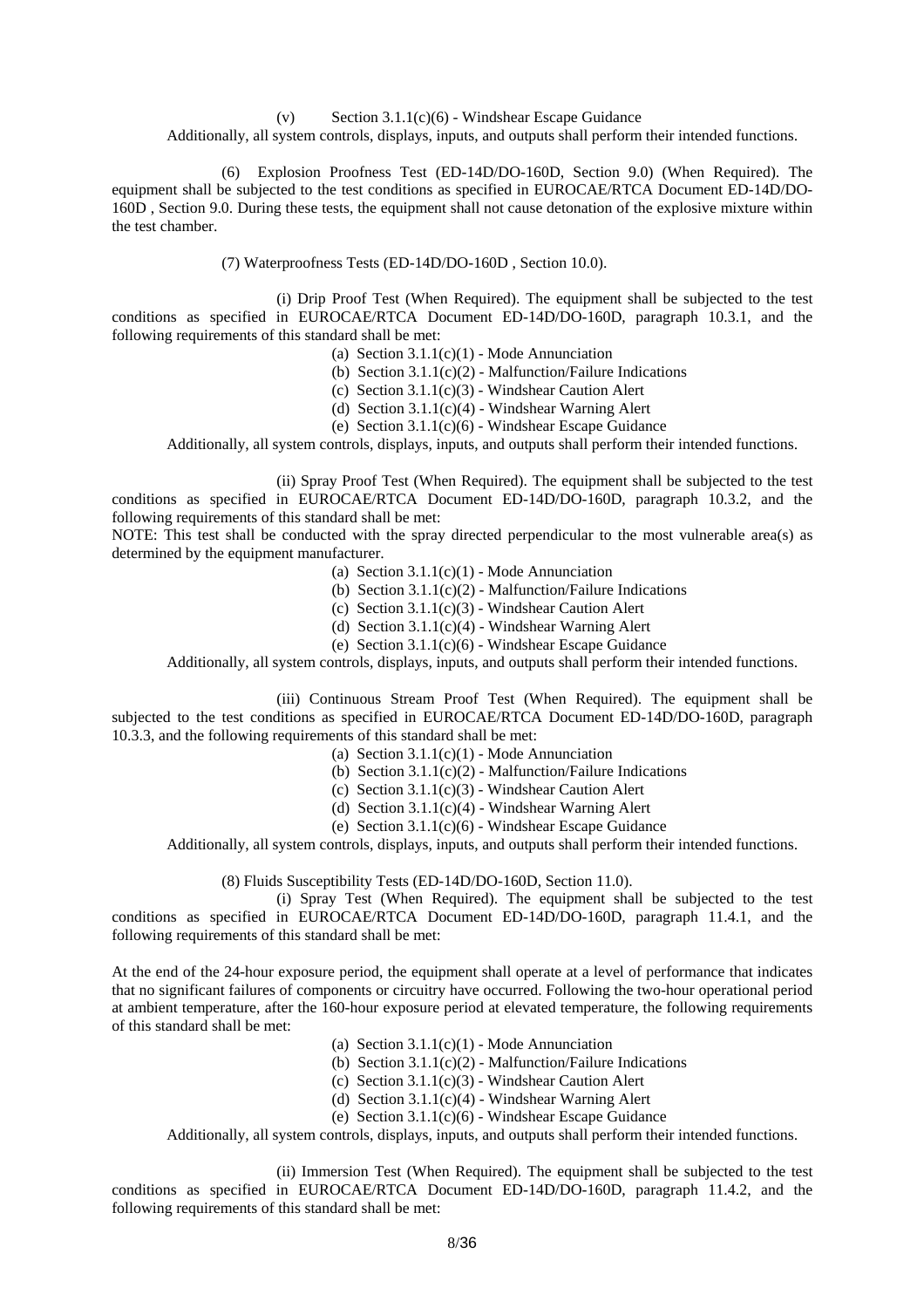At the end of the 24-hour immersion period specified in ED-14D/DO-160D, paragraph 11.4.2, the equipment shall operate at a level of performance that indicates that no significant failures of components or circuitry have occurred. Following the two-hour operational period at ambient temperature, after the 160-hour exposure period at elevated temperature, the following requirements of this standard shall be met:

- (a) Section  $3.1.1(c)(1)$  Mode Annunciation
- (b) Section  $3.1.1(c)(2)$  Malfunction/Failure Indications
- (c) Section 3.1.1(c)(3) Windshear Caution Alert
- (d) Section 3.1.1(c)(4) Windshear Warning Alert
- (e) Section  $3.1.1(c)(6)$  Windshear Escape Guidance

Additionally, all system controls, displays, inputs, and outputs shall perform their

intended functions.

 (9) Sand and Dust Test (ED-14D/DO-160D, Section 12.0) (When Required). The equipment shall be subjected to the test conditions as specified in EUROCAE/RTCA Document ED-14D/DO-160D, Section 12.0, and the following requirements of this standard shall be met:

- (i) Section  $3.1.1(c)(1)$  Mode Annunciation
- (ii) Section  $3.1.1(c)(2)$  Malfunction/Failure Indications
- (iii) Section 3.1.1(c)(3) Windshear Caution Alert
- (iv) Section 3.1.1(c)(4) Windshear Warning Alert
- (v) Section  $3.1.1(c)(6)$  Windshear Escape Guidance

Additionally, all system controls, displays, inputs, and outputs shall perform their

intended functions.

 (10) Fungus Resistance Test (ED-14D/DO-160D, Section 13.0) (When Required). The equipment shall be subjected to the test conditions as specified in EUROCAE/RTCA Document ED-14D/DO-160D, Section 13.0, and the following requirements of this standard shall be met:

- (i) Section  $3.1.1(c)(1)$  Mode Annunciation
- (ii) Section 3.1.1(c)(2) Malfunction/Failure Indications
- (iii) Section 3.1.1(c)(3) Windshear Caution Alert
- $(iv)$  Section 3.1.1(c)(4) Windshear Warning Alert
- (v) Section 3.1.1(c)(6) Windshear Escape Guidance

Additionally, all system controls, displays, inputs, and outputs shall perform their

intended functions.

intended functions.

 (11) Salt Spray Test (ED-14D/DO-160D, Section 14.0) (When Required). The equipment shall be subjected to the test conditions as specified in EUROCAE/RTCA Document ED-14D/DO-160D, Section 14.0, and the following requirements of this standard shall be met:

- (i) Section  $3.1.1(c)(1)$  Mode Annunciation
- (ii) Section  $3.1.1(c)(2)$  Malfunction/Failure Indications
- (iii) Section 3.1.1(c)(3) Windshear Caution Alert
- (iv) Section  $3.1.1(c)(4)$  Windshear Warning Alert
- (v) Section 3.1.1(c)(6) Windshear Escape Guidance

Additionally, all system controls, displays, inputs, and outputs shall perform their

 (12) Magnetic Effect Test (ED-14D/DO-160D, Section 15.0). The equipment shall be subject to the test conditions as specified in EUROCAE/RTCA Document ED-14D/DO-160D, Section 15.0, and the equipment shall meet the requirements of the appropriate instrument or equipment class specified therein.

(13) Power Input Tests (ED-14D/DO-160D, Section 16.0).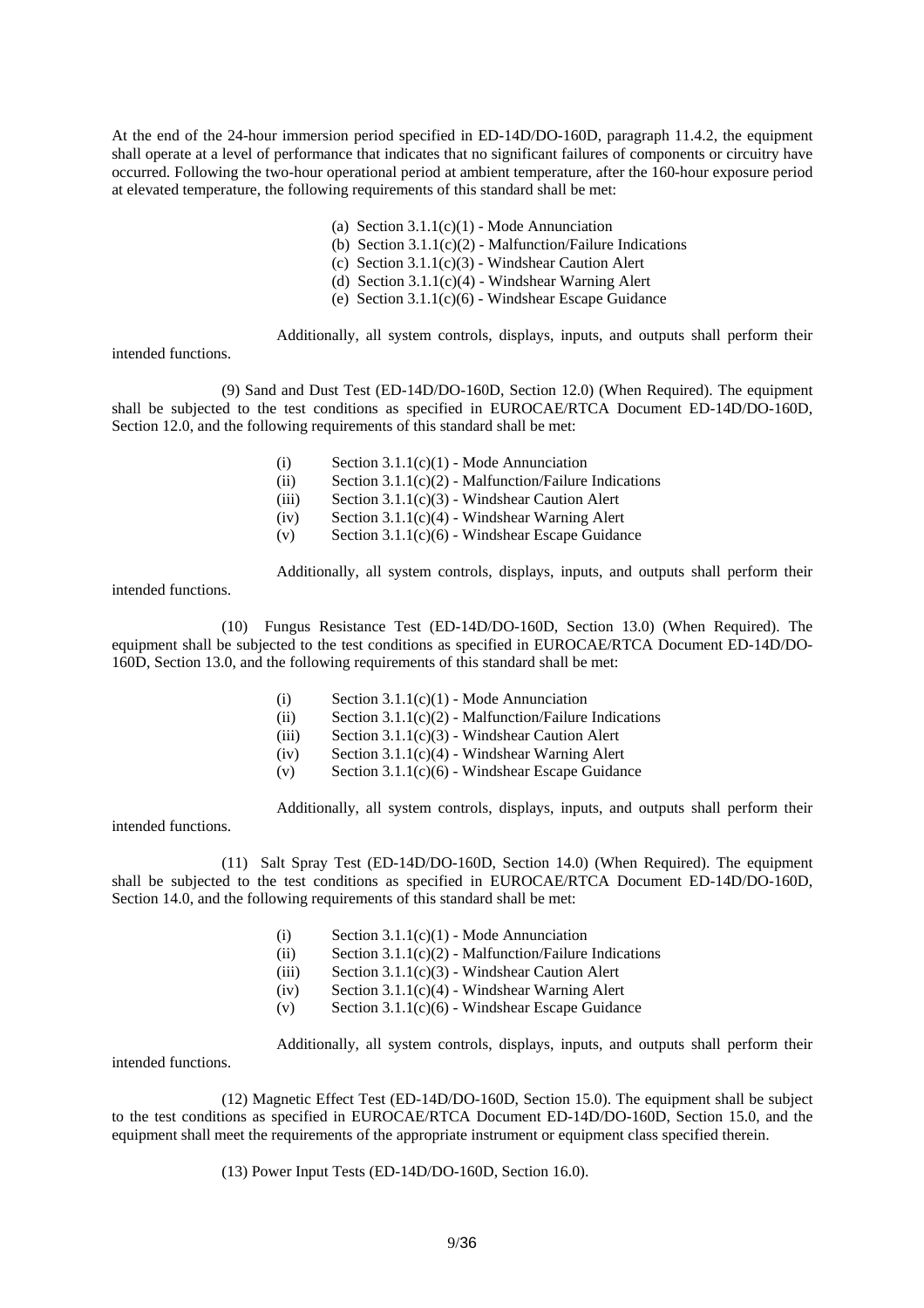(i) Normal Operating Conditions. The equipment shall be subjected to the test conditions as specified in EUROCAE/RTCA Document ED-14D/DO-160D, paragraphs 16.5.1 and 16.5.2, as appropriate, and the following requirements of this standard shall be met:

- (a) Section  $3.1.1(c)(1)$  Mode Annunciation
- (b) Section  $3.1.1(c)(2)$  Malfunction/Failure Indications
- (c) Section 3.1.1(c)(3) Windshear Caution Alert
- (d) Section 3.1.1(c)(4) Windshear Warning Alert
- (e) Section  $3.1.1(c)(6)$  Windshear Escape Guidance

Additionally, all system controls, displays, inputs, and outputs shall perform their

intended functions.

 (ii) Abnormal Operating Conditions. The application of the low voltage conditions (DC) (Category B equipment) test may result in damage to the equipment under test. Therefore, this test may be conducted after the other tests have been completed. Section  $3.1.1(b)(11)$ , "Effects of Test," does not apply. The equipment shall be subjected to the test conditions as specified in EUROCAE/RTCA Document ED-14D/DO-160D, paragraphs 16.5.3 and 16.5.4, as appropriate, and the following requirements of this standard shall be met:

- (a) Section  $3.1.1(c)(1)$  Mode Annunciation
- (b) Section 3.1.1(c)(2) Malfunction/Failure Indications

(c) Section 3.1.1(c)(3) - Windshear Caution Alert

- (d) Section 3.1.1(c)(4) Windshear Warning Alert
- (e) Section 3.1.1(c)(6) Windshear Escape Guidance

Additionally, all system controls, displays, inputs, and outputs shall perform their

intended functions.

intended functions.

(14) Voltage Spike Conducted Test (ED-14D/DO-160D, Section 17.0).

The equipment shall be subjected to the test conditions as specified in EUROCAE/RTCA Document ED-14D/DO-160D, Section 17.0, and the following requirements of this standard shall be met:

- (a) Section  $3.1.1(c)(1)$  Mode Annunciation
- (b) Section  $3.1.1(c)(2)$  Malfunction/Failure Indications
- (c) Section 3.1.1(c)(3) Windshear Caution Alert
- (d) Section 3.1.1(c)(4) Windshear Warning Alert
- (e) Section 3.1.1(c)(6) Windshear Escape Guidance

Additionally, all system controls, displays, inputs, and outputs shall perform their

 (15) Audio Frequency Conducted Susceptibility Test (ED-14D/DO-160D, Section 18.0). The equipment shall be subjected to the test conditions as specified in EUROCAE/RTCA Document ED-14D/DO-160D, Section 18.0, and the following requirements of this standard shall be met:

- (i) Section  $3.1.1(c)(1)$  Mode Annunciation
- (ii) Section  $3.1.1(c)(2)$  Malfunction/Failure Indications
- (iii) Section 3.1.1(c)(3) Windshear Caution Alert
- (iv) Section  $3.1.1(c)(4)$  Windshear Warning Alert
- (v) Section 3.1.1(c)(6) Windshear Escape Guidance

Additionally, all system controls, displays, inputs, and outputs shall perform their

intended functions.

 (16) Induced Signal Susceptibility Test (ED-14D/DO-160D, Section 19.0). The equipment shall be subjected to the test conditions as specified in EUROCAE/RTCA Document ED-14D/DO-160D, Section 19.0, and the following requirements of this standard shall be met:

- (i) Section  $3.1.1(c)(1)$  Mode Annunciation
- (ii) Section  $3.1.1(c)(2)$  Malfunction/Failure Indications
- (iii) Section 3.1.1(c)(3) Windshear Caution Alert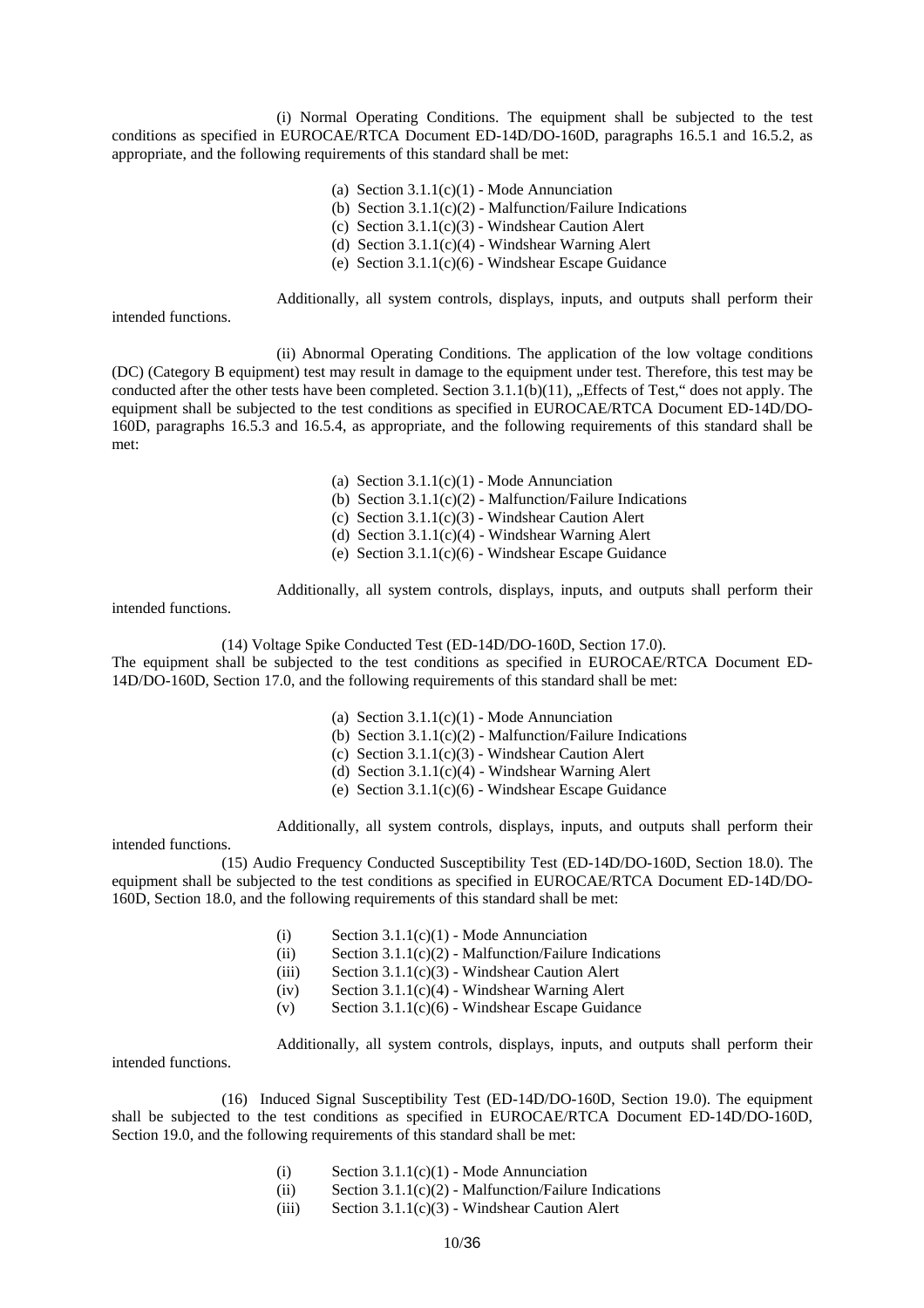- $(iv)$  Section 3.1.1(c)(4) Windshear Warning Alert
- (v) Section  $3.1.1(c)(6)$  Windshear Escape Guidance

Additionally, all system controls, displays, inputs, and outputs shall perform their

intended functions.

 (17) Radio Frequency Susceptibility Test (Radiated and Conducted) (ED-14D/DO-160D, Section 20.0). The equipment shall be subjected to the test conditions as specified in EUROCAE/RTCA Document ED-14D/DO-160D, Section 20.0, and the following requirements of this standard shall be met:

- (i) Section  $3.1.1(c)(1)$  Mode Annunciation
- (ii) Section  $3.1.1(c)(2)$  Malfunction/Failure Indications
- (iii) Section 3.1.1(c)(3) Windshear Caution Alert
- (iv) Section 3.1.1(c)(4) Windshear Warning Alert
- (v) Section  $3.1.1(c)(6)$  Windshear Escape Guidance

 Additionally, all system controls, displays, inputs, and outputs shall perform their intended functions.

 (18) Emission of Radio Frequency Energy Test (ED-14D/DO-160D, Section 21.0). The equipment shall be subjected to the test conditions as specified in EUROCAE/RTCA Document ED-14D/DO-160D, Section 21.0, and the requirements specified therein shall be met.

 (19) Lightning Induced Transient Susceptibility (ED-14D/DO-160D, Section 22.0). The equipment shall be subjected to the test conditions as specified in EUROCAE/RTCA Document ED-14D/DO-160D, Section 22.0, and the requirements specified therein shall be met:

 Additionally, all system controls, displays, inputs, and outputs shall perform their intended functions.

e. Equipment Test Procedures.

 (1) Definitions of Terms and conditions of Tests. The following definitions of terms and conditions of tests are applicable to the equipment tests specified herein:

 (i) Power Input Voltage. Unless otherwise specified, all tests shall be conducted with the power input voltage adjusted to design voltage  $\pm 2$  percent. The input voltage shall be measured at the input terminals of the equipment under test.

(ii) Power Input Frequency.

 (a) In the case of equipment designed for operation from an AC power source of essentially constant frequency (e.g., 400 Hz), the input frequency shall be adjusted to design frequency  $\pm 2$  percent.

 (b) In the case of equipment designed for operation from an AC power source of variable frequency (e.g., 300 to 1000 Hz), unless otherwise specified, test shall be conducted with the input frequency adjusted to within 5 percent of a selected frequency and within the range for which the equipment is designed.

 (iii) Windfield Models. Unless otherwise specified, the windfield models used for tests shall be those specified in appendix 1 of this ETSO.

 (iv) Adjustment of Equipment. The circuits of the equipment under test shall be aligned and adjusted in accordance with the manufacturer's recommended practices prior to the application of the specified tests.

 (v) Test Instrument Precautions. Due precautions shall be taken during the conduct of the tests to prevent the introduction of errors resulting from the connection of voltmeters, oscilloscopes, and other test instruments across the input and output impedances of the equipment under test.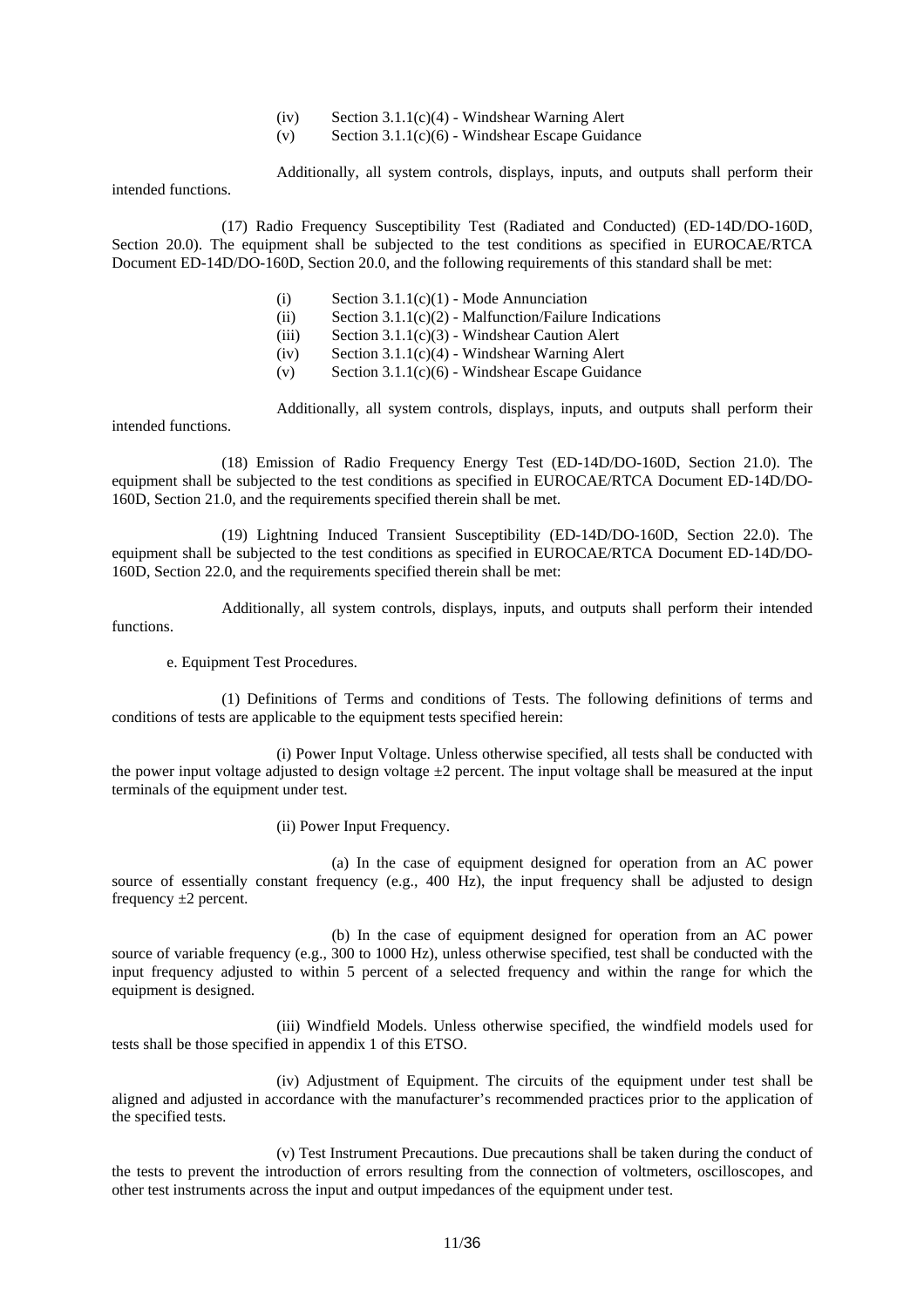(vi) Ambient Conditions. Unless otherwise specified, all tests shall be conducted under conditions of ambient room temperature, pressure, and humidity. However, the room temperature shall be not lower than 10° C.

 (vii) Warm-up Period. Unless otherwise specified, all tests shall be conducted after the manufacturer's specified warm-up period.

 (viii) Connected Loads. Unless otherwise specified, all tests shall be performed with the equipment connected to loads which have the impedance values for which it is designed.

 (2) Test Procedures. The equipment shall be tested in all modes of operation that allow different combinations of sensor inputs to show that it meets both functional and accuracy criteria.

 Dynamic testing provides quantitative data regarding windshear warning and escape guidance equipment performance using a simplified simulation of flight conditions. This testing, when properly performed and documented, may serve to minimize the flight test requirements.

 It shall be the responsibility of the equipment manufacturer to determine that the sensor inputs, when presented to the windshear warning and escape guidance equipment, will produce performance commensurate with the requirements of this standard. Additional sensor inputs may be optionally provided to enhance equipment capability and/or performance.

 The equipment required to perform these tests shall be defined by the equipment manufacturer as a function of the specific sensor configuration of his equipment. Since these tests may be accomplished more that one way, alternative test equipment setups may be used where equivalent test function can be accomplished. Combinations of tests may be used wherever appropriate.

 The test equipment signal sources shall provide the appropriate signal format for input to the specific system under test without contributing to the error values being measured. Tests need only be done once unless otherwise indicated.

 The scenarios established for testing windshear warning and escape guidance systems represent realistic operating environments to properly evaluate such systems. The windfield models contained in appendix 1 of this ETSO should be used to evaluate the performance of the windshear warning and escape guidance system. The manufacturer may propose different windfield models provided it is shown that they represent conditions at least as severe as those contained in this ETSO.

 (3) Test Setup. Simulator tests shall be used to demonstrate the performance capability of the windshear warning and escape guidance equipment. A suitable equipment interface shall be provided for recording relevant parameters necessary to evaluate the particular system under test. The aircraft simulator shall be capable of appropriate dynamic modeling of a representative aircraft and of the windfield and turbulence conditions contained in appendices 1 and 2 of this ETSO or other windfield/turbulence models found acceptable by the Administrator.

(4) Functional Performance (paragraphs  $(c)(1)$  through  $(c)(6)$ ). Each of the functional capabilities identified in paragraphs  $(c)(1)$  through  $(c)(6)$  shall be demonstrated with the windshear warning and escape guidance equipment powered. These capabilities shall be evaluated either by inspection or in conjunction with the tests described in paragraphs (e)(5) through (e)(11).

(5) Mode Annunciation (paragraph  $(c)(1)$ ). With the equipment operating, verify the windshear escape guidance display mode of operation is annunciated to the pilot upon escape guidance activation and upon reversion to a different flight guidance mode.

(6) Malfunction/Failure Indications (paragraph  $(c)(2)$ ). Configure the equipment for simulation tests as defined in paragraph (e)(3).

 (i) With the system active (within the operating altitude range) and inactive (outside the operating altitude range), remove one at a time each required electrical power input to the equipment. There shall be a failure indication by the equipment of each simulated failure condition.

 (ii) With the system active (within the operating altitude range) and inactive (outside the operating altitude range), cause each sensor or other signal input to become inadequate or invalid. There shall be a failure indication by the equipment of each simulated failure condition.

 (7) Windshear Caution Alert (paragraph (c)(3)). For equipment incorporating a windshear caution alert function, accomplish the following tests: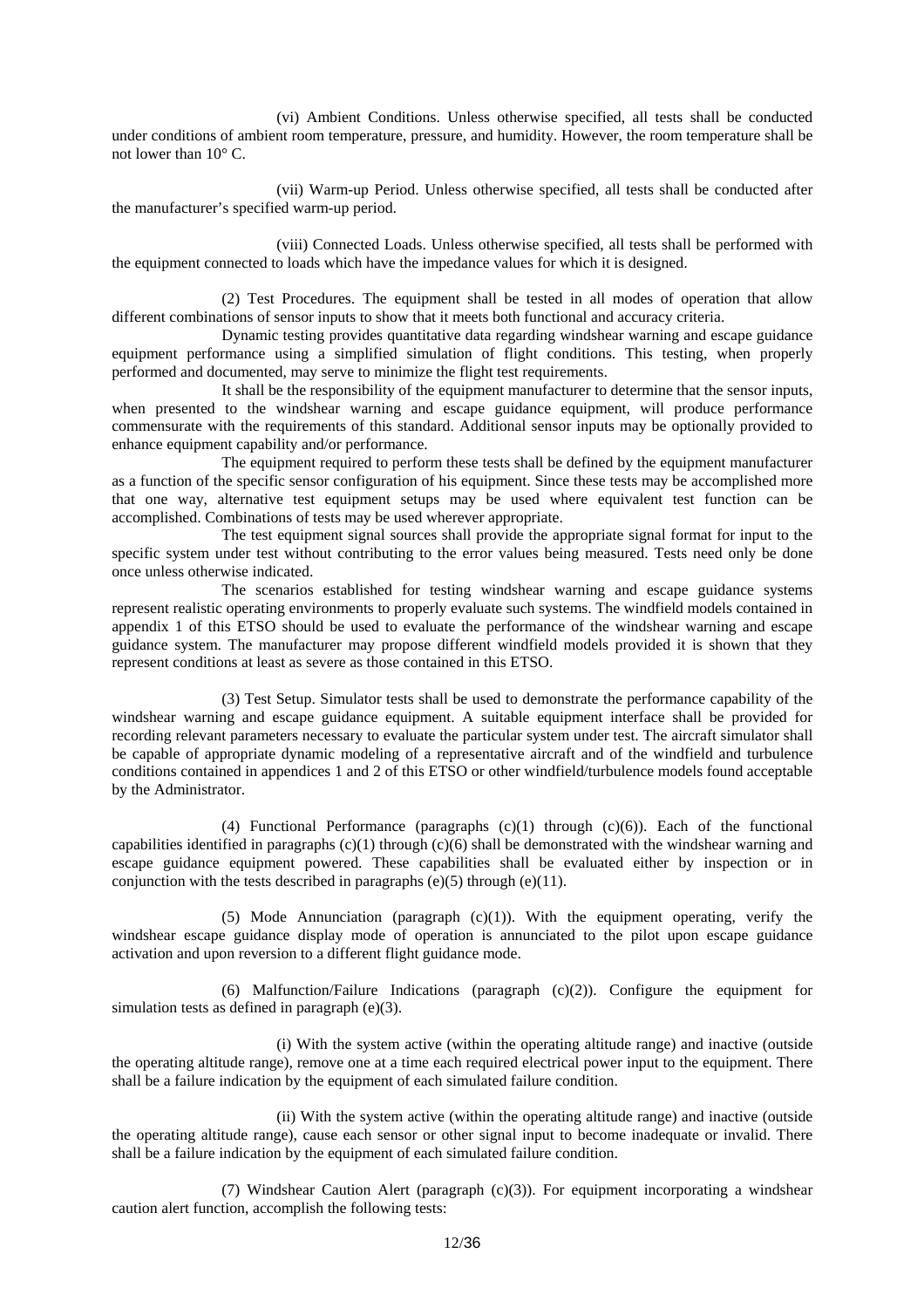(i) Configure the equipment for simulation test as defined in paragraph  $(e)(3)$ . Subject the equipment to acceleration waveform values meeting the following conditions (reference figure 2). The system shall generate an appropriate caution alert (or no alert) within the time intervals specified when subjected to the following average shear intensity  $(f_{av,x})$  values:

| $f_{\text{av},x}(1)$ | Time of Exposure (t) |                          |  |
|----------------------|----------------------|--------------------------|--|
|                      | (sec)                | Result                   |  |
| 0.02                 | 20                   | no alert                 |  |
| 0.04                 | 20                   | no alert                 |  |
| 0.105                | 10                   | alert within 10 sec      |  |
| 1.049/t              | t                    | alert within $t \sec(2)$ |  |
| 0.21                 | 5                    | alert within 5 sec       |  |
| $= 0.270$            |                      | alert within 5 sec       |  |

Notes: (1) The average shear intensity which must result in a caution alert after a time  $t<sub>x</sub>$  or less meets the definition of  $f_{av,x}$  in figure 1. The maximum instantaneous shear intensity of the test waveform is restricted to 0.075 or 100 percent of  $f_{av,x}$  above the average shear value  $f_{av,x}$ , whichever is less. The minimum instantaneous shear intensity of the test waveform is zero. Test waveform rise and fall rates shall be limited to a maximum of 0.1 per second. The shear intensity before time 0 is zero for a sufficiently long time to allow the system to settle to stable conditions.

(2)  $t = 6, 7, 8, 9$ 

The test conditions specified above shall be repeated 5 times. A different waveform for  $f_{av,x}$  will be utilized for each of the 5 runs. An appropriate alert (or no alert) must be generated for each test condition.

Verify the system displays or provides an appropriate output for display of an amber caution annunciation dedicated for this purpose. Verify the visual caution display (or output) remains at least until the threshold windshear condition no longer exists or a minimum of 3 seconds (whichever is greater), or until a windshear warning occurs.

 (ii) Subject the equipment to windspeeds defined by the Dryden turbulence model contained in appendix 2. The system shall be exposed to these conditions for a minimum of 50 hours (or 600 flight cycles) at each altitude specified in appendix 2 for a minimum total test duration of 250 hours (or 3,000 flight cycles based on 1 hour/flight cycle). No more than one nuisance caution shall be generated during this test.

 (iii) Subject the equipment to windspeeds defined by the discrete gust rejection model contained in appendix 2. No alert shall be generated as a result of this test.

(8) Windshear Warning Alert (paragraph (c)(4)).

(i) Configure the equipment for simulation tests as defined in paragraph  $(e)(3)$ . Subject the equipment to acceleration waveform values meeting the following conditions (reference figure 2). The system shall generate an appropriate warning alert (or no alert) within the time intervals specified when subjected to the following average shear intensity  $(f_{av,x})$  values:

| $f_{\text{av},x}$ (1) | Time of Exposure (t) |                          |  |
|-----------------------|----------------------|--------------------------|--|
|                       | (sec)                | Result                   |  |
| 0.02                  | 20                   | no alert                 |  |
| 0.04                  | 20                   | no alert                 |  |
| 0.105                 | 10                   | alert within 10 sec      |  |
| 1.049/t               | t                    | alert within $t \sec(2)$ |  |
| 0.21                  | 5                    | alert within 5 sec       |  |
| $= 0.270$             |                      | alert within 5 sec       |  |

Notes: (1) The average shear intensity which must result in a warning alert after a time  $t_x$  or less meets the definition of  $f_{\text{av},x}$  in figure 1. The maximum instantaneous shear intensity of the test waveform is restricted to 0.075 or 100 percent of  $f_{\text{av},x}$  above the average shear value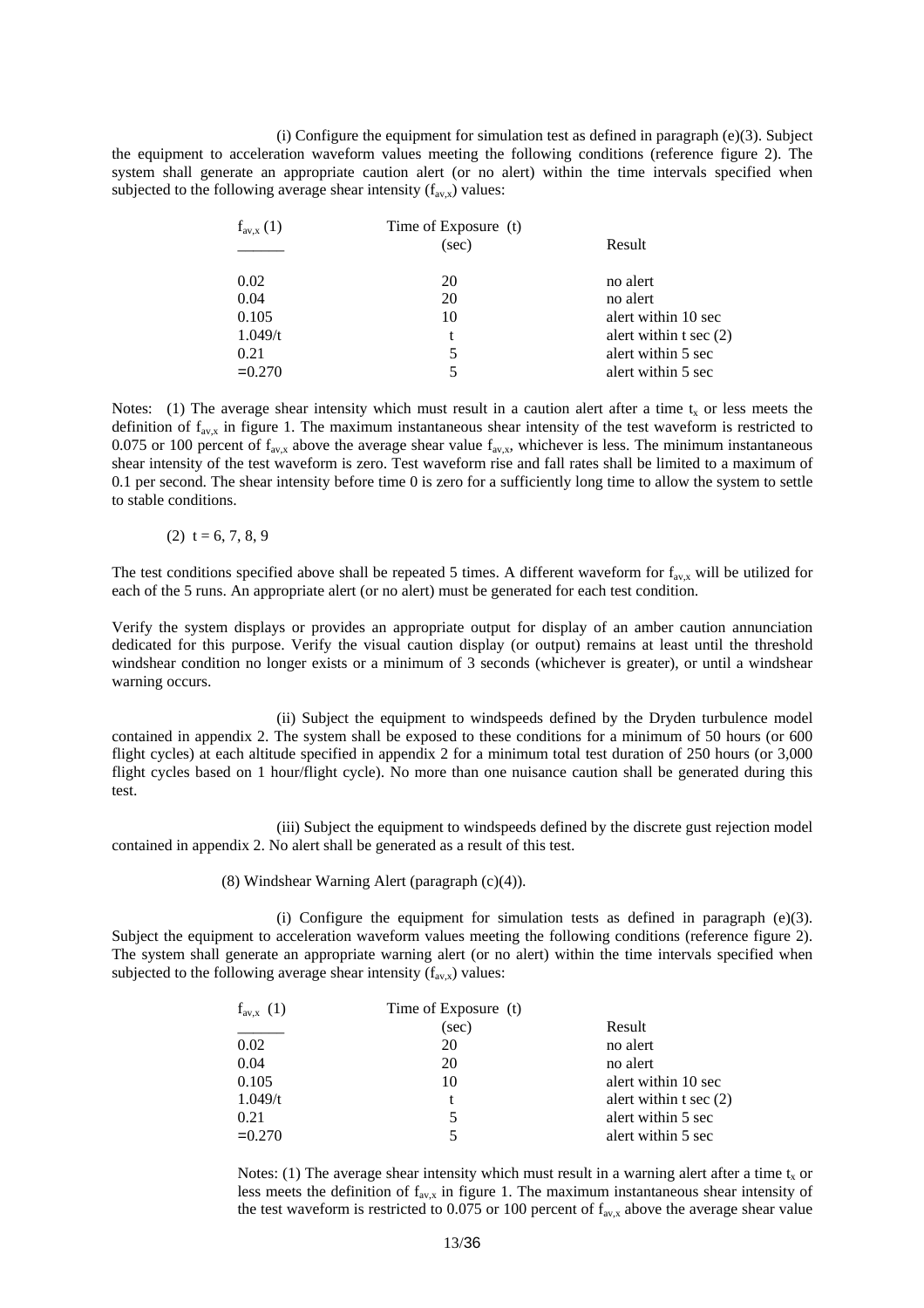$f_{av,x}$ , whichever is less. The minimum instantaneous shear intensity of the test waveform is zero. Test waveform rise and fall rates shall be limited to a maximum of 0.1 per second. The shear intensity before time 0 is zero for a sufficiently long time to allow the system to settle to stable conditions.

$$
(2) t = 6, 7, 8, 9
$$

The test conditions specified above shall be repeated 5 times. A different waveform for  $f_{\text{av},x}$  will be utilized for each of the 5 runs. An appropriate alert (or no alert) must be generated for each test condition.

 Verify the system displays or provides an appropriate output for display of a red warning annunciation labeled "windshear" dedicated for this purpose. Verify the visual warning display (or output) remains until the threshold windshear condition no longer exists or a minimum of 3 seconds, whichever is greater. Verify an aural alert is provided that annunciates "windshear" for three aural cycles.

 (ii) Subject the equipment to windspeeds defined by the Dryden turbulence model contained in appendix 2. The system shall be exposed to these conditions for a minimum of 50 hours (or 600 flight cycles) at each altitude specified in appendix 2 for a minimum total test duration of 250 hours (or 3,000 flight cycles based on 1 hour/flight cycle). No more than one nuisance warning shall be generated during this test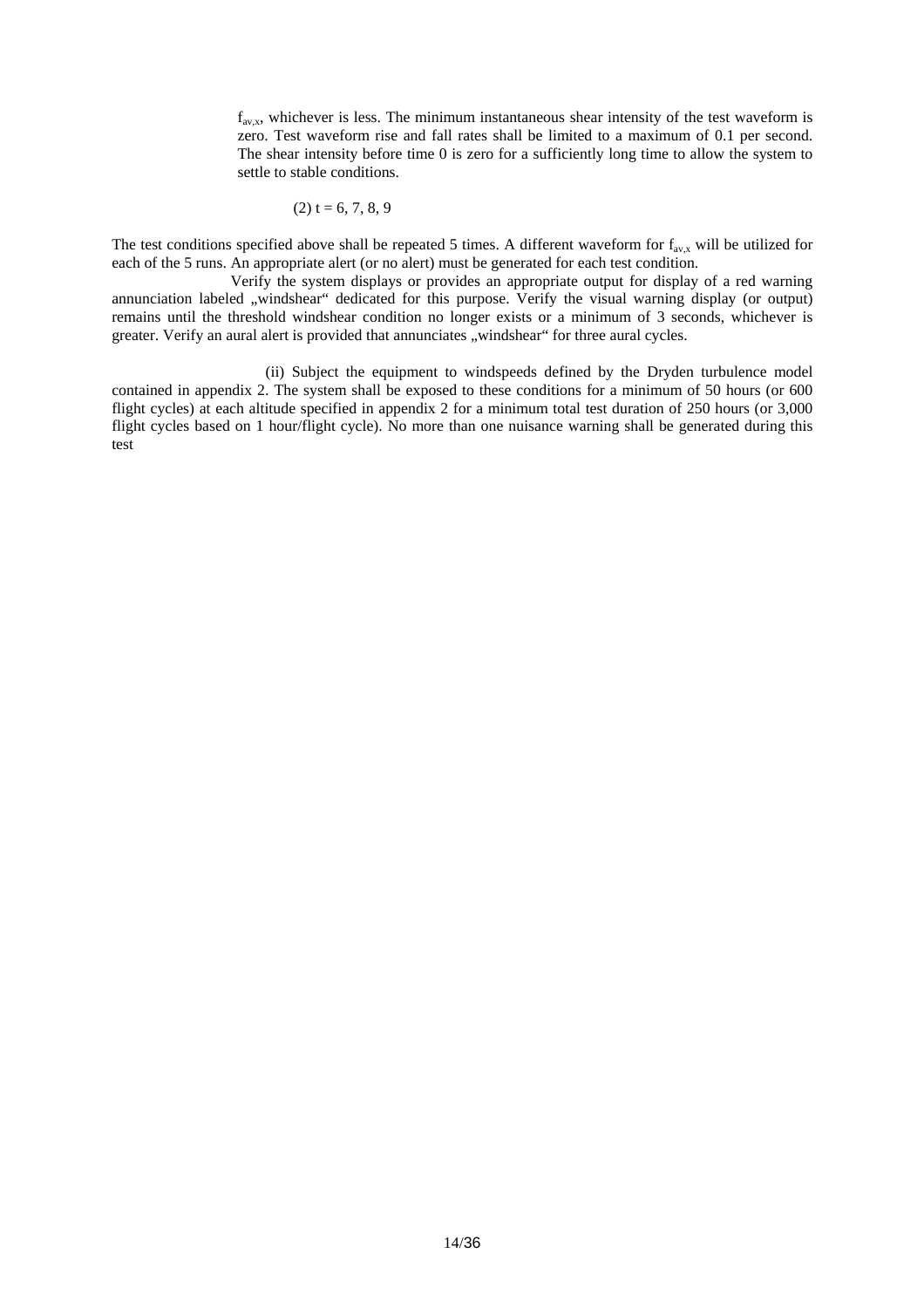#### FIGURE 2

#### WINDSHEAR ALERT TEST



 (iii) Subject the equipment to windspeeds defined by the discrete gust rejection model contained in appendix 2. No alert shall be generated as a result of this test.

 (9) Operating Altitude Range (paragraph (c)(5)). Configure the equipment for simulation tests as defined in paragraph (e)(3). Simulate a takeoff to an altitude of at least 1500 feet AGL. Verify the windshear warning and escape guidance system is operational from at least 50 feet AGL to at least 1000 feet AGL. Simulate an approach to landing from 1500 feet AGL to touchdown. Verify the windshear warning and escape guidance system is operational from at least 1000 feet AGL to at least 50 feet AGL.

(10) Windshear Escape Guidance (paragraph  $(c)(6)$ ). Configure the equipment for simulation tests as defined in paragraph (e)(3). Subject the equipment to each of the windfield conditions contained in appendix 1 for each operating mode (takeoff, approach, landing, etc.) available. Each test condition shall be repeated 5 times. Recovery actions for the fixed pitch method comparison shall be initiated immediately upon entering the shear condition.

 (i) Verify the flight path guidance commands manage the available energy of the aircraft to achieve the desired trajectory through the shear encounter. These tests shall be performed with vertical only, horizontal only, and combination vertical and horizontal shear conditions.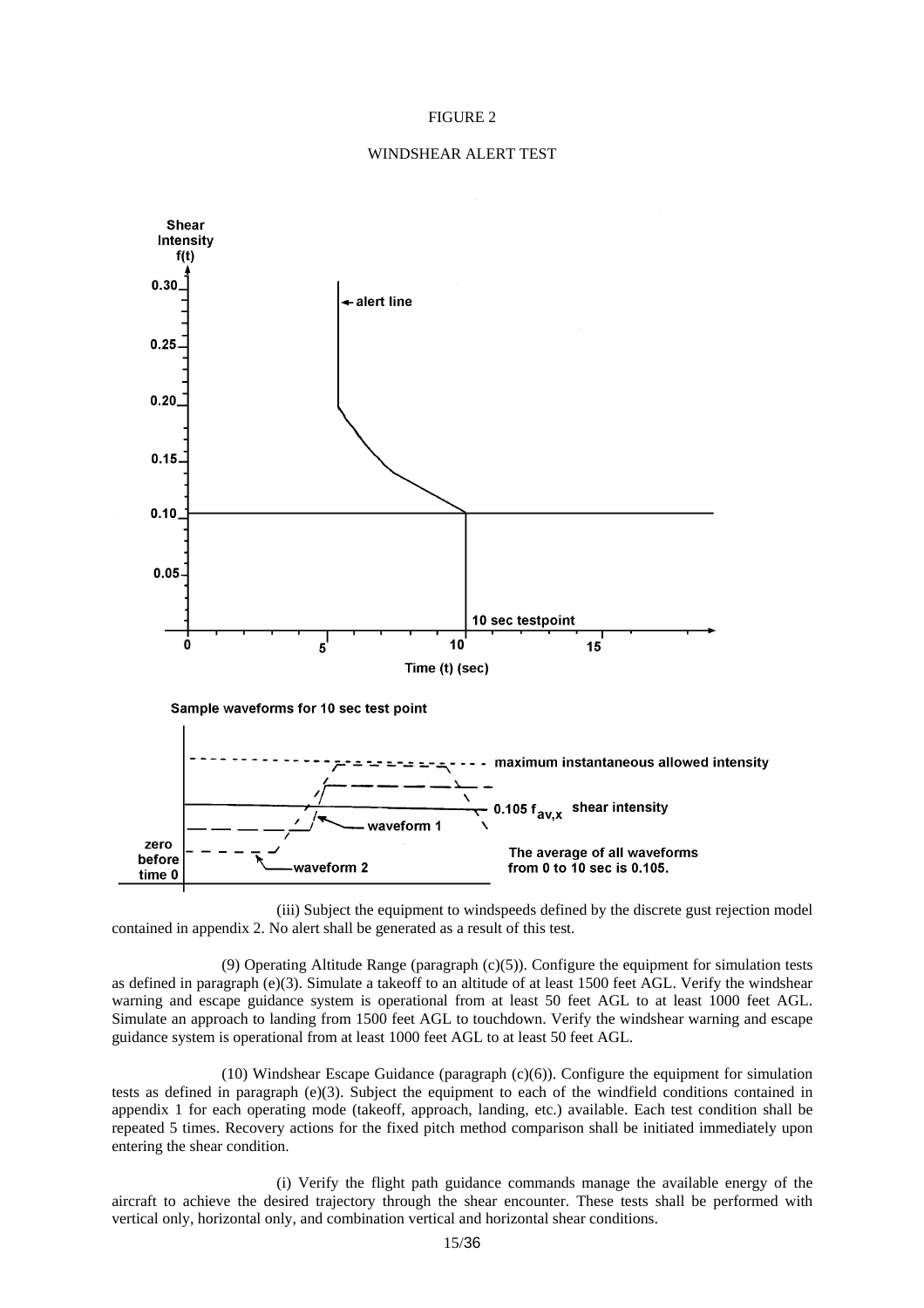(a) For the takeoff case, verify the flight guidance commands produce a trajectory that provides a resultant flight path at least as good (when considered over the entire spectrum of test cases) as that obtained by establishing a 15° pitch attitude (at an approximate rate of 1.5° per second) until onset of stall warning and then reducing pitch attitude to remain at the onset of stall warning until exiting the shear condition. Evidence of a significant decrement (considered over the entire spectrum of test cases) below the flight path provided by the fixed pitch method that results from use of the guidance commands provided by the system must be adequately substantiated.

 (b) For the approach/landing case, verify the flight guidance commands produce a trajectory that provides a resultant flight path at least as good (when considered over the entire spectrum of test cases) as that obtained by establishing maximum available thrust and a 15° pitch attitude (at an approximate rate of 1.5° per second) until onset of stall warning and then reducing pitch attitude to remain at the onset of stall warning until exiting the shear condition. Evidence of a significant decrement (considered over the entire spectrum of test cases) below the flight path provided by the fixed pitch method that results from use of the guidance commands provided by the system must be adequately substantiated.

 (c) For shear conditions exceeding the available performance capability of the aircraft, verify the flight guidance commands result in ground impact in the absence of ability to produce additional lift, absence of excessive kinetic energy, and without putting the aircraft into a stalled condition.

 (ii) Verify the flight guidance command outputs are capable of display on associated flight displays. Interface specifications shall be verified and determined to be appropriate for the systems identified in the equipment installation instructions.

 (iii) Verify that pitch attitude commands do not result in an angle-of-attack exceeding the onset of stall warning or a maximum pitch command of 27°, whichever is less.

 (iv) For systems incorporating manual activation of recovery flight guidance commands, verify the system is activated only by the TOGA switches (or equivalent means). For systems providing automatic activation of recovery guidance, verify the system is activated concurrent with the windshear warning alert.

 (v) Verify that windshear recovery guidance commands and any automatic recovery mode can be deselected by a means other than the TOGA switches.

 (vi) For systems incorporating automatic reversion of flight guidance commands from windshear escape guidance to another flight guidance mode, verify that the transition between flight guidance modes provides smooth guidance information.

 (vii) Verify flight guidance commands are not removed from the flight guidance display until either manually deselected or until the aircraft, following exit of the warning conditions, has maintained a positive rate of climb and speed above  $1.3 V_{s1}$  for at least 30 seconds.

#### 3.1.2 - Environmental Standard

See CS-ETSO Subpart A paragraph 2.1

3.1.3 - Computer Software

See CS-ETSO Subpart A paragraph 2.2..In addition, the software for windshear warning and escape guidance functions must be verified and validated to at least Level C. An installation safety analysis for a particular aircraft installation should be accomplished to determine if software must be verified and validated to the more stringent Level B requirements.

## **4 - Marking**

#### 4.1 - General

Marking is detailed in CS-ETSO Subpart A paragraph 1.2.

- 4.2 Specific
- None.
- **5 Availability of Referenced Document**

See CS-ETSO Subpart A paragraph 3.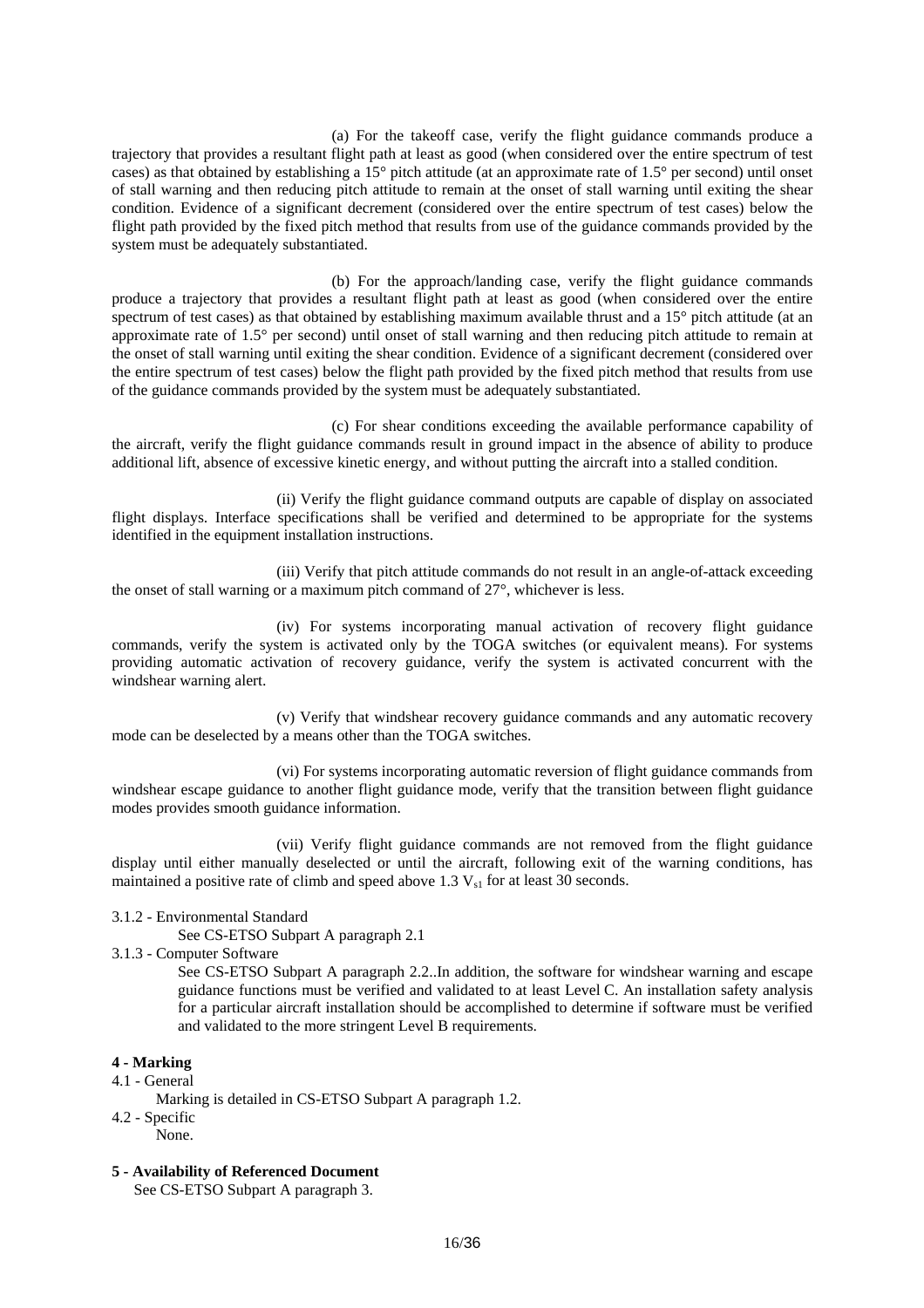# **APPENDIX 1**

This appendix contains data that defines the windfield models to be used in conducting the tests specified in paragraph (e)(10) of this TSO. This material was developed by the National Aeronautics And Space Administration (NASA), reference NASA Technical Memorandum 100632.

The downburst model parameters below provide the variables to be used to obtain the representative test conditions:  $(1)(2)$ 

| Radius of Downdraft<br>(f <sup>t</sup> ) | Maximum<br>Outflow<br>(ft/s) | Altitude of Max.<br>Outflow<br>(f <sub>t</sub> ) | Distance From Starting<br>Point $(3)$<br>(f <sub>t</sub> ) |
|------------------------------------------|------------------------------|--------------------------------------------------|------------------------------------------------------------|
|                                          |                              |                                                  |                                                            |
| 920                                      | 37                           | 98                                               | 20000<br>$(-9000)$                                         |
| 1180                                     | 47.6                         | 98                                               | 15000 (-14000)                                             |
| 2070                                     | 58.4                         | 131                                              | 25000<br>$(-4000)$                                         |
| 4430                                     | 68.9                         | 164                                              | 30000<br>(1000)                                            |
| 9010                                     | 72.2                         | 262                                              | 30000<br>(1000)                                            |
| 3450                                     | 88.2                         | 197                                              | 25000<br>$(-4000)$                                         |
| 3180                                     | 53.1                         | 262                                              | 30000<br>(1000)                                            |
| 1640                                     | 46                           | 164                                              | 25000<br>$(-4000)$                                         |
| 5250                                     | 81.3                         | 197                                              | 30000<br>(1000)                                            |
| 1250                                     | 67.6                         | 100                                              | 25000<br>$(-4000)$                                         |

(1) From analytic microburst model documented in NASA TM-100632. These parameters are based on data from Proctor's TASS model.

(2) For the takeoff case, the downburst center is positioned at the point the aircraft lifts off the runway for all test cases.

(3) For the approach/landing case, the downburst center is positioned as stated. The test is begun with the aircraft at an initial altitude of 1500 feet on a 3° glideslope (touchdown point approximately 29000 feet away). Distance from starting point indicates where the center of the downburst shaft is located relative to the starting point. The number in parenthesis next to it indicates the relative distance of the microburst center from the touchdown point (not the end of the runway). A negative number indicates that the microburst center is located before the touchdown point, positive indicates it is past the touchdown point.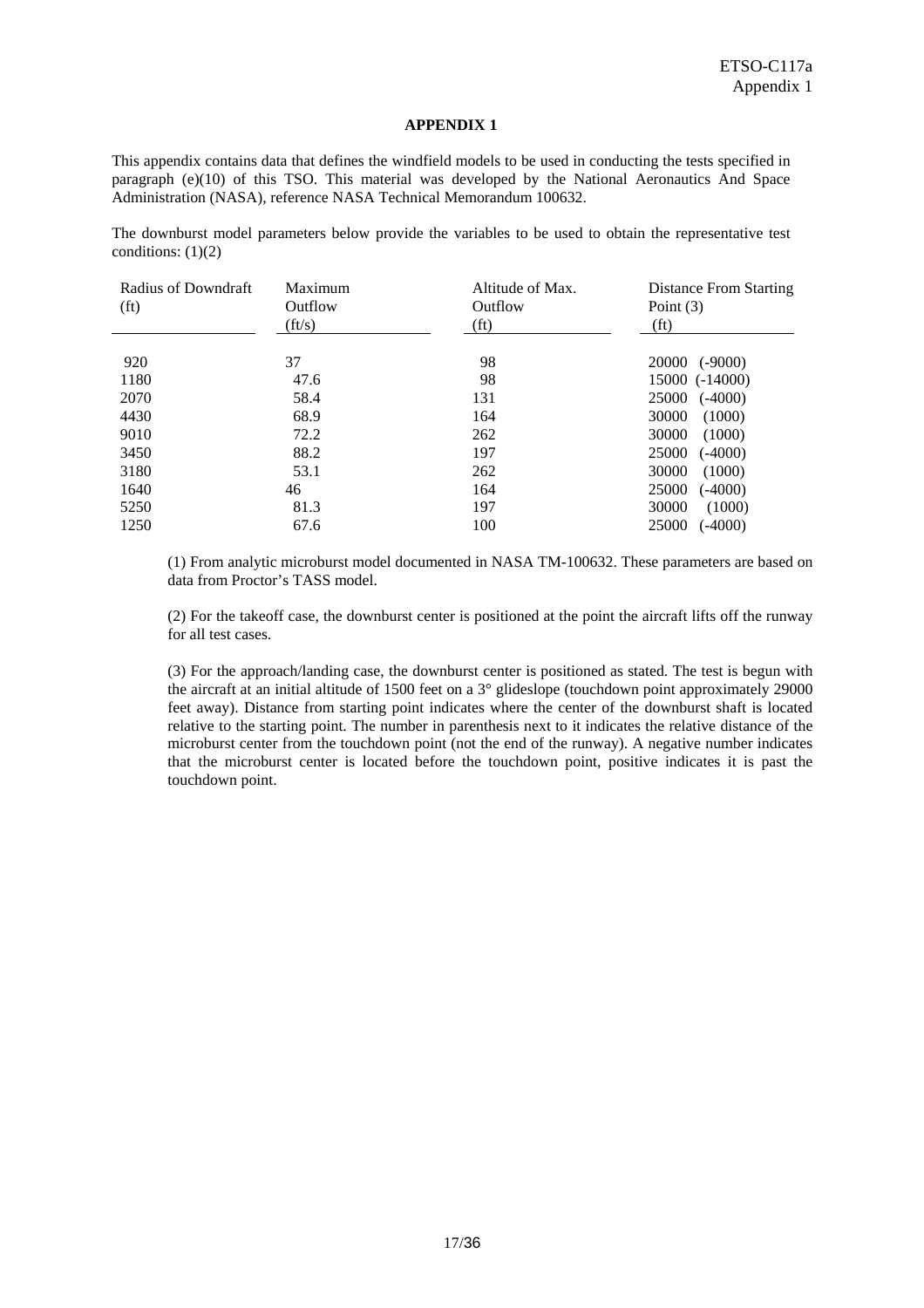#### SUMMARY

 A simple downburst model has been developed for use in batch and real-time piloted simulation studies of guidance strategies for terminal area transport aircraft operations in wind shear conditions. The model represents an axisymmetric stagnation point flow, based on velocity profiles from the Terminal Area Simulation System (TASS) model developed by Proctor [ref. 3,4] and satisfies the mass continuity equation in cylindrical coordinates. Altitude dependence, including boundary layer effects near the ground, closely matches real-world measurements, as do the increase, peak, and decay of outflow and downflow with increasing distance form the downburst center. Equations for horizontal and vertical winds were derived, and found to be infinitely differentiable, with no singular points existent in the flow field. In addition, a simple relationship exists among the ratio of maximum horizontal to vertical velocities, the down draft radius, depth of outflow, and altitude of maximum outflow. In use, a microburst can be modeled by specifying four characteristic parameters. Velocity components in the x, y, and z directions, and the corresponding nine partial derivatives are obtained easily from the velocity equations.

#### INTRODUCTION

 Terminal area operation of transport aircraft in a windshear environment has been recognized as a serious problem. Studies of aircraft trajectories through downbursts show that specific guidance strategies are needed for aircraft to survive inadvertent downburst encounters. In order for guidance strategies to perform in simulations as in actual encounters, a realistic set of conditions must be present during development of the strategies. Thus, aeroplane and wind models that closely simulate real-world conditions are essential in obtaining useful information from the studies.

 Wind models for use on personal computers, or for simulators with limited memory space availability, have been difficult to obtain because variability of downburst characteristics makes analytical models unrealistic, and large memory requirements make use of numerical models impossible on any except very large capacity computers.

 Bray [ref. 1] developed a method for analytic modeling of windshear conditions in flight simulators, and applied his method in modeling a multiple downburst scenario from Joint Airport Weather Studies (JAWS) data. However, the altitude dependence of his model is not consistent with observed data, and, although flexibility in sizing the downbursts is built into the model, it does not maintain the physical relationships which are seen in real-world data among the sizing parameters. In particular, boundary layer effects should cause radial velocity to decay vertically to zero at the ground, as does the vertical velocity.

 In a study conducted at NASA Langley Research Center, three different guidance strategies for a Boeing 737-100 aeroplane encountering a microburst on takeoff were developed [ref. 2]. These strategies were first developed using a personal computer, and then implemented in a pilot-in-the-loop simulation using a very simple wind model in both efforts [fig. 1]. This model consisted of a constant outflow outside of the downburst radius and a constant slope headwind to tailwind shear across the diameter of the downburst. It was recognized that a more realistic wind model could significantly alter the outcome of the trajectory. For the subsequent part of this study, which involves altering the aeroplane model to simulate approach to landing and escape maneuvers and additional takeoff cases, a more realistic wind model was preferred. The simple analytical model outlined in this report was developed for this purpose.

# **SYMBOLS**

| <b>JAWS</b>      | Joint Airport Weather Studies                                    |
|------------------|------------------------------------------------------------------|
| <b>NIMROD</b>    | Northern Illinois Meteorological Research on Downbursts          |
| R                | radius of downburst shaft (ft)                                   |
| r                | radial coordinate (distance from downburst center) (ft)          |
| <b>TASS</b>      | <b>Terminal Area Simulation System</b>                           |
| u                | velocity in r-direction (or x-direction) (kts)                   |
| V                | velocity in y-direction (kts)                                    |
| W                | velocity in z-direction (kts)                                    |
| $W_{\text{max}}$ | magnitude of maximum vertical velocity (kts)                     |
| $u_{\text{max}}$ | magnitude of maximum horizontal velocity (kts)                   |
| X                | horizontal (runway) distance, aeroplane to downburst center (ft) |
| У                | horizontal (side) distance, aeroplane to downburst center (ft)   |
| Z                | aeroplane altitude above ground level (ft)                       |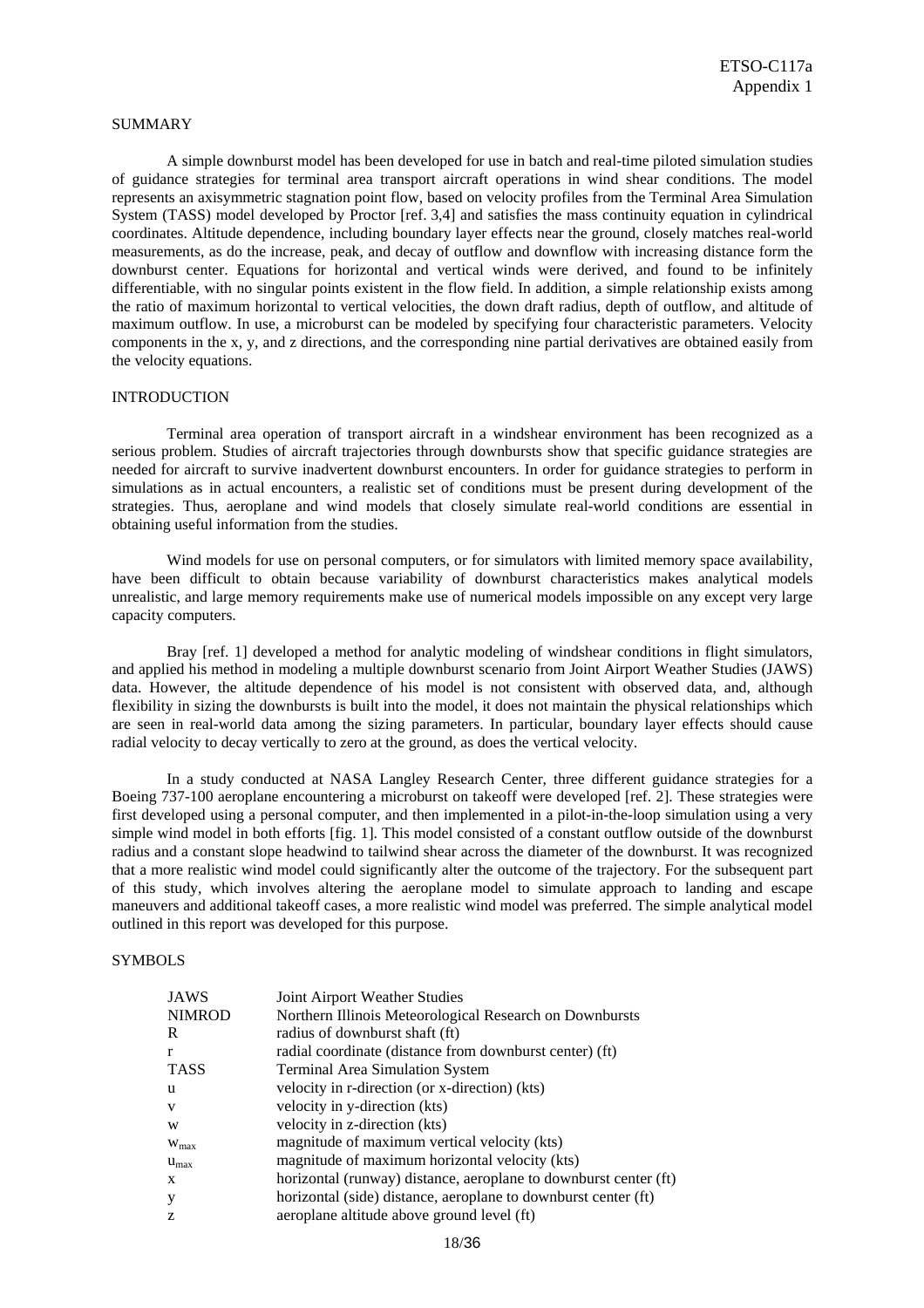| Z <sub>h</sub> | depth of outflow (ft)                             |
|----------------|---------------------------------------------------|
| $Z_{m}$        | height of maximum U-velocity (ft)                 |
| $Z_{m2}$       | height of half maximum U-velocity (ft)            |
| $z^*$          | characteristic height, out of boundary layer (ft) |
| e              | characteristic height, in boundary layer (ft)     |
| λ              | scaling factor $(s^{-1})$                         |

# DEVELOPMENT OF VELOCITY EQUATIONS

 Beginning with the full set of Euler and mass continuity equations, some simplifying assumptions about the down burst flow conditions were made. Effects of viscosity were parameterized explicitly, and the flow was assumed to be invariant with time. The downburst is axisymmetric in cylindrical coordinates, and characterized by a stagnation point at the ground along the axis of the downflow column. The flow is incompressible, with no external forces or moments acting on it.

The resulting mass conservation equation is

$$
\nabla \cdot \mathbf{v} = 0. \tag{1}
$$

Written out in full, equation 2 is

$$
\frac{\partial u}{\partial r} + \frac{\partial w}{\partial z} + \frac{u}{r} = 0.
$$
 (2)

This equation is satisfied by solutions of the form

$$
w = g(r^2)q(z)
$$
 (3a)

$$
u = \frac{f(r^2)}{r} p(z)
$$
 (3b)

provided that

$$
f'(r^2) = \frac{\lambda}{2} g(r^2)
$$
 (4a)

$$
q'(z) = -\lambda p(z). \tag{4b}
$$

Note that  $f'(r^2) = \frac{\partial f(r^2)}{\partial^2}$ r 2 2 2 ∂  $\frac{\sqrt{}}{2\pi^2}$ . To solve this system of equations, solutions were assumed for two of the functions and the other two were obtained from equations 4a and 4b.

 It was desired that the velocity profiles of this analytic model exhibit the altitude and radial dependence shown in the large-scale numerical weather model TASS (Terminal Area Simulation System) [ref. 3,4]. The TASS model is based on data from the Joint Airport Weather Studies (JAWS) [ref. 5], and provides a threedimensional velocity field, frozen in time, for given locations of an aeroplane within the shear [ref. 6]. Figure 2 shows dimensionless vertical profiles of horizontal velocity, u, for TASS data, laboratory data obtained by impingement of a jet on a flat plate, and data from NIMROD (Northern Illinois Meteorological Research on Downbursts) [ref. 7]. Specific points of interest are the maximum horizontal velocity (located 100 - 200 meters above the ground), below which is a decay region due to boundary layer effects, zero velocity at the stagnation point on the ground, and an exponential decay with altitude above the maximum velocity altitude. Vertical velocity profiles from TASS data are shown in figure 3, also exhibiting a decay to zero at the stagnation point.

 The radially varying characteristics desired for the horizontal wind were two peaks of equal magnitude and opposite direction located at a given radius, with a smooth, nearly linear transition between the two. Beyond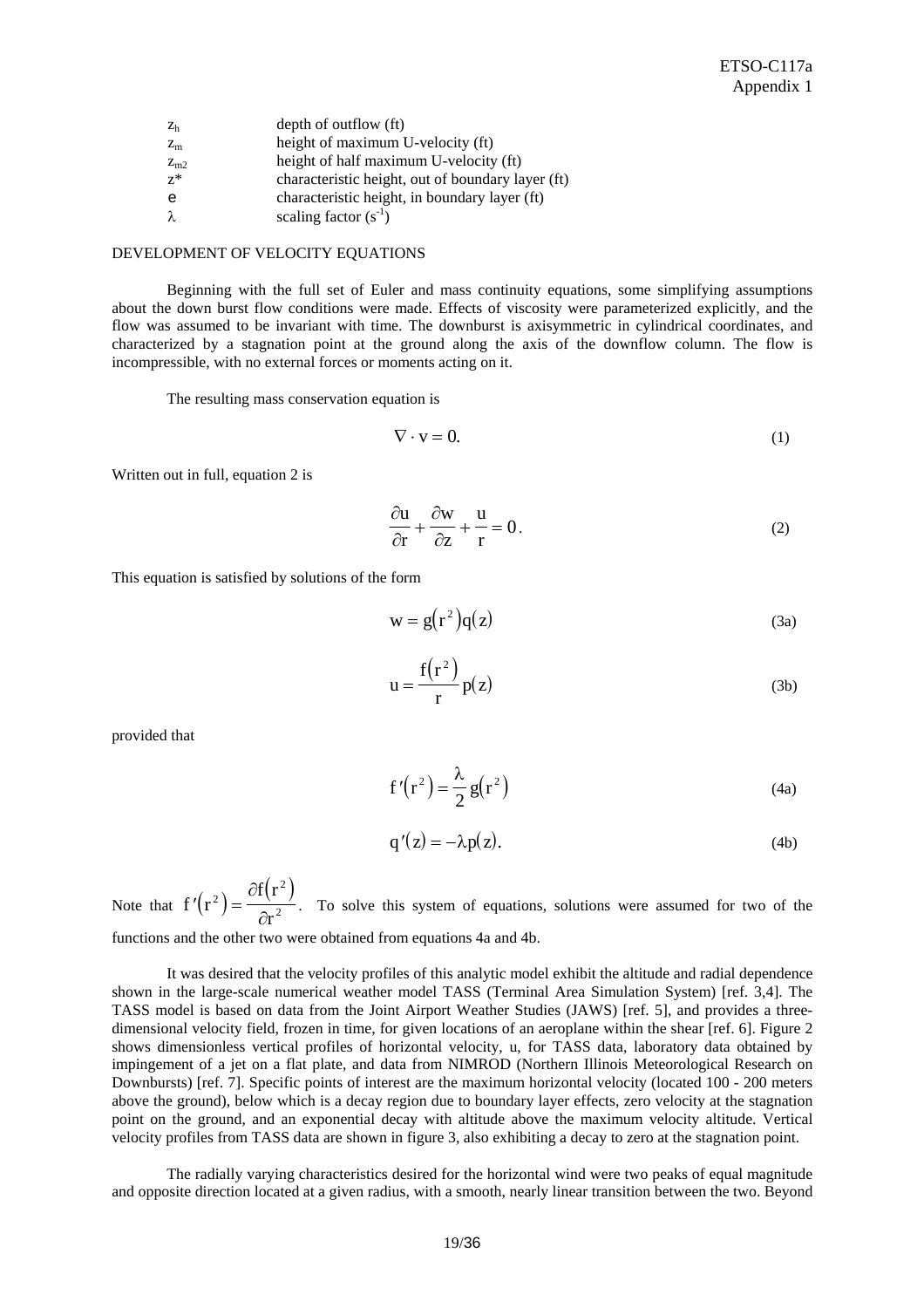the peaks, the velocity should show an exponential decay to zero. The vertical velocity was required to have a peak along the axis of symmetry  $(r = 0)$ , and decay exponentially at increasing radius.

 A pair of shaping functions that gave velocity profiles matching TASS data as required are given below.

$$
g(r^2) = e^{-(r/R)^2}
$$
  
 $p(z) = e^{-z/z^*} - e^{-z/\epsilon}$ 

The remaining solutions were found by integrating equations 4a and 4b, yielding:

$$
f(r2) = \frac{\lambda R2}{2} \left[ 1 - e^{-(r/R)2} \right]
$$

$$
q(z) = -\lambda \left\{ \varepsilon \left( e^{-z/\varepsilon} - 1 \right) - z^* \left( e^{-z/z^*} - 1 \right) \right\}.
$$

Figures 4 and 5 show plots of these shaping functions.

Combining the functions as in equation 3, the horizontal and vertical velocities are expressed as

$$
u = \frac{\lambda R^2}{2r} \left[ 1 - e^{-(r/R)^2} \right] \left( e^{-z/z^*} - e^{-z/\epsilon} \right)
$$
 (5)

$$
\mathbf{w} = -\lambda e^{-(r/R)^2} \Big[ \varepsilon \Big( e^{-z/\varepsilon} - 1 \Big) - z^* \Big( e^{-z/z^*} - 1 \Big) \Big]. \tag{6}
$$

 By taking derivatives of equations 5 and 6 with respect to r and z, respectively, and substituting in equation 2, it can be shown that the velocity distributions satisfy continuity.

The parameters  $z^*$  and  $\varepsilon$  were defined as characteristic scale lengths associated with "out of boundary" layer" and  $\ldots$  in boundary layer" behavior, respectively. Analysis of TASS data indicated that  $z^* = z_{\text{max}}$ , the altitude at which the magnitude of the horizontal velocity is half the maximum value.

It was also noted that the ratio

$$
\frac{Z_{\rm m}}{z^*} = 0.22
$$

 To determine the location of the maximum horizontal velocity, the partial derivatives of u with respect to r and z where set equal to zero. The resulting equation for the r− derivative is

$$
2\left(\frac{r}{R}\right)^2 = e^{-(r/R)^2} - 1.
$$

The resulting equation for the z-derivative is

$$
\frac{z_{\mathrm{m}}}{z^*} = \frac{1}{(z^*/\varepsilon) - 1} \ln(z^*/\varepsilon).
$$

Recalling that  $z_m/z^* = 0.22$ , the values 1.1212 and 12.5 were obtained from iteration for the ratios r/R and  $z^*/\epsilon$ , respectively.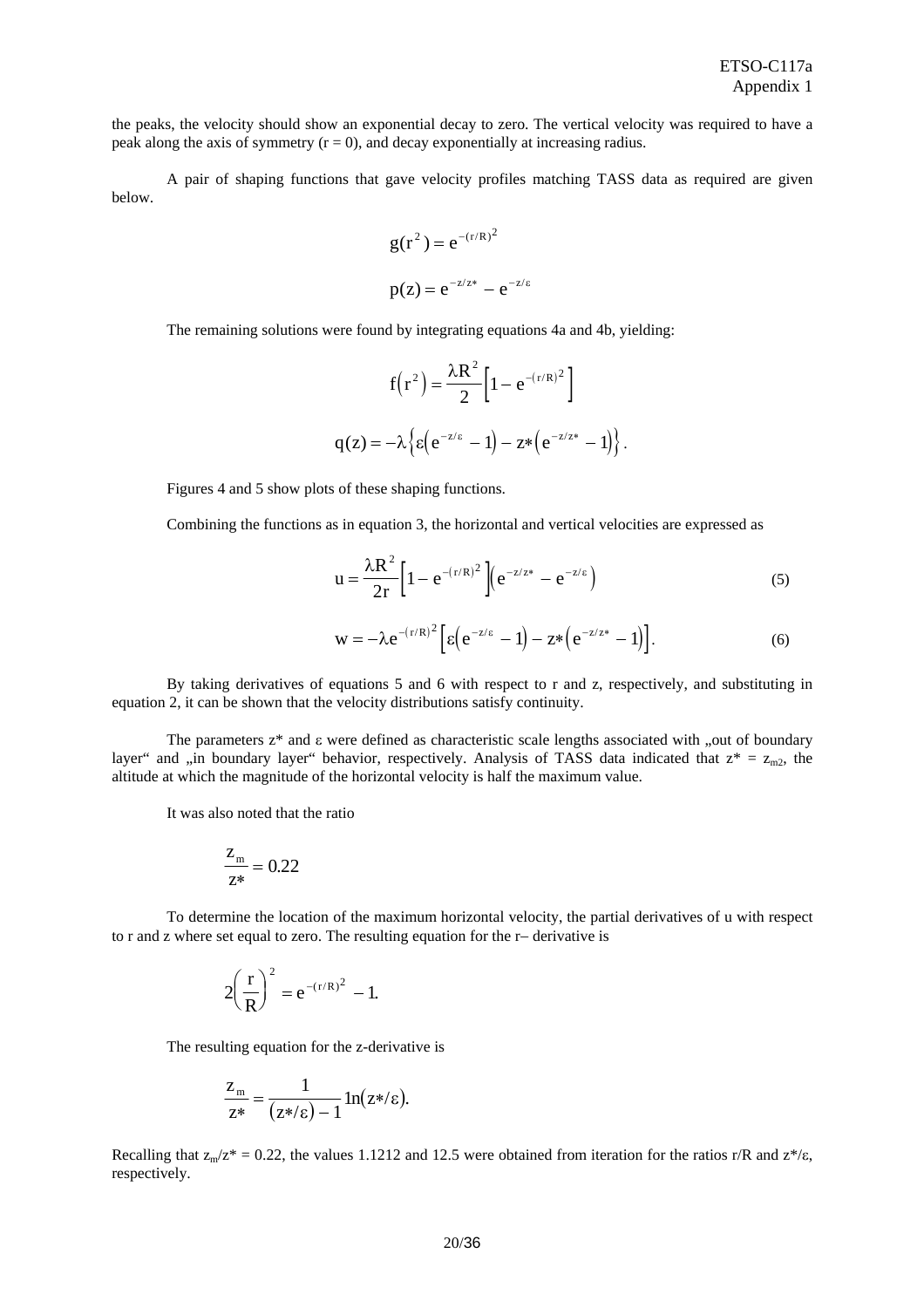Using these values, the maximum horizontal velocity can be expressed as  $u_{\text{max}} = 0.2357 \lambda R$ . The maximum vertical wind is located at  $r = 0$  and  $z = z<sub>h</sub>$ , by definition, and is given by  $w_{\text{max}} = \lambda z * (e^{-(z_{\text{h}}/z*)} - 0.92).$ 

A ratio of maximum outflow and downflow velocities can be formed

$$
\frac{u_{m}}{w_{m}} = \frac{0.2357R}{z*\left(e^{-(z_{h}/z*)} - 0.92\right)}.
$$

The Scaling factor,  $\lambda$ , was determined by using either of equations 5 or 6 for horizontal or vertical velocity, and setting it equal to the maximum velocity,  $u_{max}$  or  $w_{max}$ , respectively. Solving for  $\lambda$  resulting in:

$$
\lambda = \frac{w_m}{z^* \left(e^{-(z_h/z^*)} - 0.92\right)} = \frac{u_m}{0.2357 R.}
$$

 The velocity equations were easily converted to rectangular coordinates, as shown in the Appendix. Partial derivatives with respect to x, y, and z were obtained by differentiating the velocity equations, and are also listed in the Appendix.

### DISCUSSION AND RESULTS

 Vertical and horizontal velocity profiles for u and w are shown in figures 6 and 7. Four profiles are shown for each component. The horizontal wind profiles in figure 6 were taken at the radios of peak outflow (r  $= 1.1212$  R) and at about one-fourth that radius (r = 0.3 R), where the maximum outflow is approximately half the value at the peak outflow radius. The vertical wind profiles were taken at the radius of peak downflow  $(r =$ 0) and at r = 0.3 R. Horizontal wind and vertical wind profiles in figure 7 were taken at altitudes of  $h = z_m$ (maximum outflow),  $h = z^*$  (half-maximum outflow), and  $h = z_h$  (depth of outflow).

 This analytical model is compared with TASS, laboratory, and NIMROD data in figure 8. The figure shows that, when nondimensionalized by the altitude of half-maximum outflow  $(z^*)$  and by the maximum outflow ( $u = u_{max}$ ), the analytical model agrees closely with the other data.

 Different shears can be modeled by specifying four parameters, and the location of downburst center relative to the aeroplane flying through it. The four parameters are: 1) a characteristic horizontal dimension; 2) maximum wind velocity; 3) altitude of maximum outflow; and 4) depth of outflow. The characteristic horizontal dimension specified is the radius of the downdraft column, noting that this is about 89 percent of the radius of peak outflow. The maximum wind velocity can be either horizontal or vertical.

#### CONCLUDING REMARKS

 The analytic micorburst model developed for use in real-time and batch simulation studies was shown to agree well with real-world measurements for the cases studied. The functions chosen for the model showed boundary-layer effects near the ground, as well as the peak and decay of outflow at increasing altitudes, and increasing downflow with altitude. The exponential increase and decay of downflow and outflow (in the radial direction) are also characterized by the model. Equations for horizontal and vertical winds are simple and continuously differentiable, and partial derivatives in rectangular or cylindrical coordinates can be easily obtained by direct differentiation of the velocity equations. The governing equation for this system is the mass conservation law, and the analytic velocity functions developed here satisfied this condition. The model is sustained by a strong physical basis and yields high fidelity results, within the limitations of maintaining simplicity in the model, and variability of the microburst phenomenon. Parameterization of some of the characteristic dimensions allows flexibility in selecting the size and intensity of the microburst.

#### **REFERENCES**

 1. Bray, R. S.: Application of Data to Piloted Simulations. Wind Shear/Turbulence Inputs To Flight Simulation and Systems Certification, NASA CP-2474, 1987,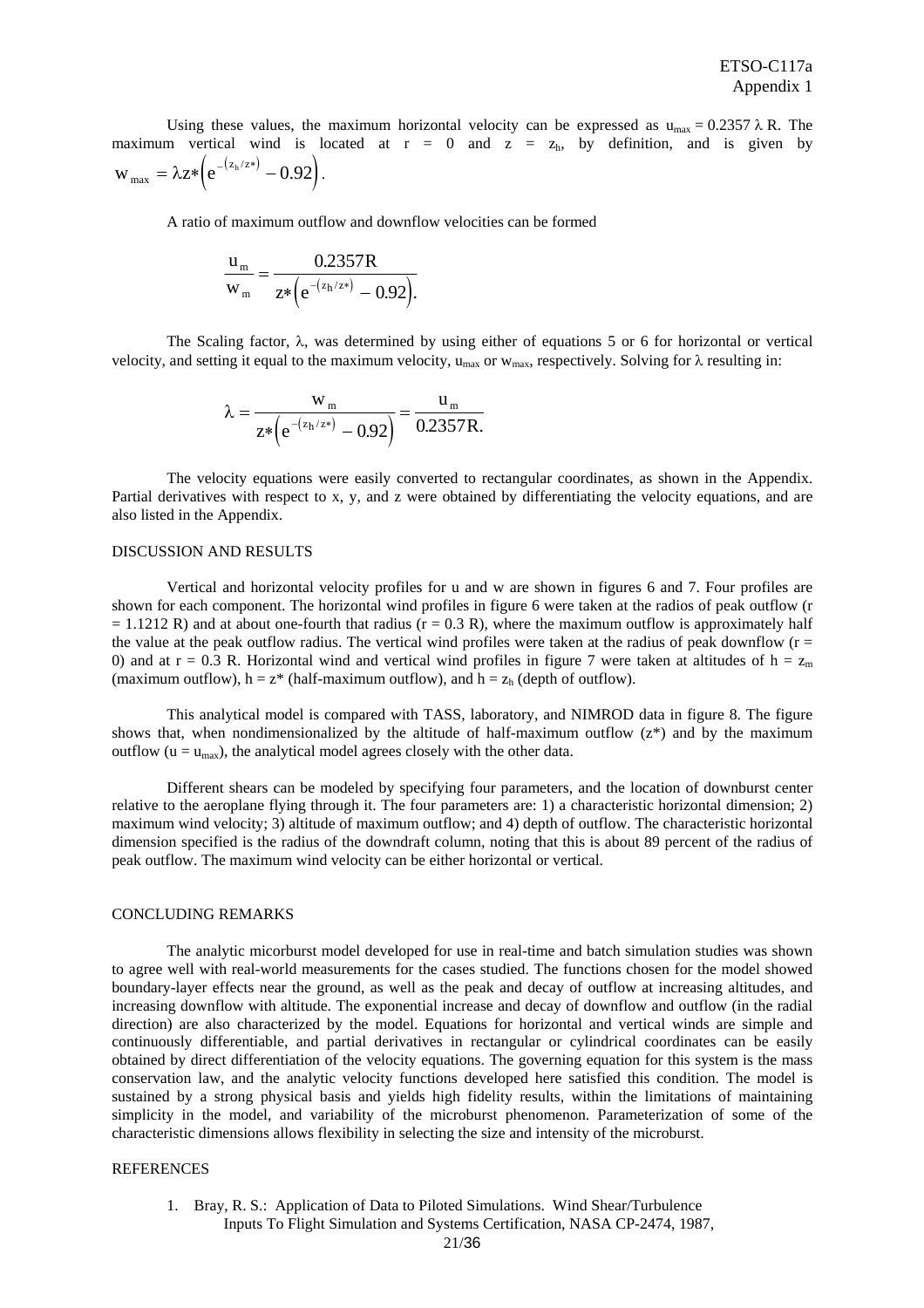pp. 97-115.

- 2. Hinton, D. A.: Aircraft Trajectory Guidance During Wind Shear Encounters. Master's Thesis, George Washington University, January 1988.
- 3. Proctor, F.H.: The Terminal Area Simulation System, Volume I: Theoretical Formulation, NASA Contractor Report 4046, April 1987.
- 4. Proctor, F.H.: The Terminal Area Simulation System, Volume II: Verification Cases. NASA Contractor Report 4047, April 1987.
- 5. Frost, W.: Modeling and Implementation of Wind Shear Data. Wind Shear/ Turbulence Inputs to Flight Simulation and Systems Verification, NASA CP-2474, 1987, pp. 49-66.
- 6. Proctor, F. H.: NASA Wind Shear Model -- Summary of Model Analysis. Airborne Wind Shear Detection and Warning Systems, NASA CP-10006, 1988, pp. 29-66.
- 7. Fujita, T. T.: Tornadoes and Downbursts in the Context of Generalized Planetary Scales. Journal of Atmospheric Sciences, vol. 38, no. 8, August 1981, pp. 1511-1534.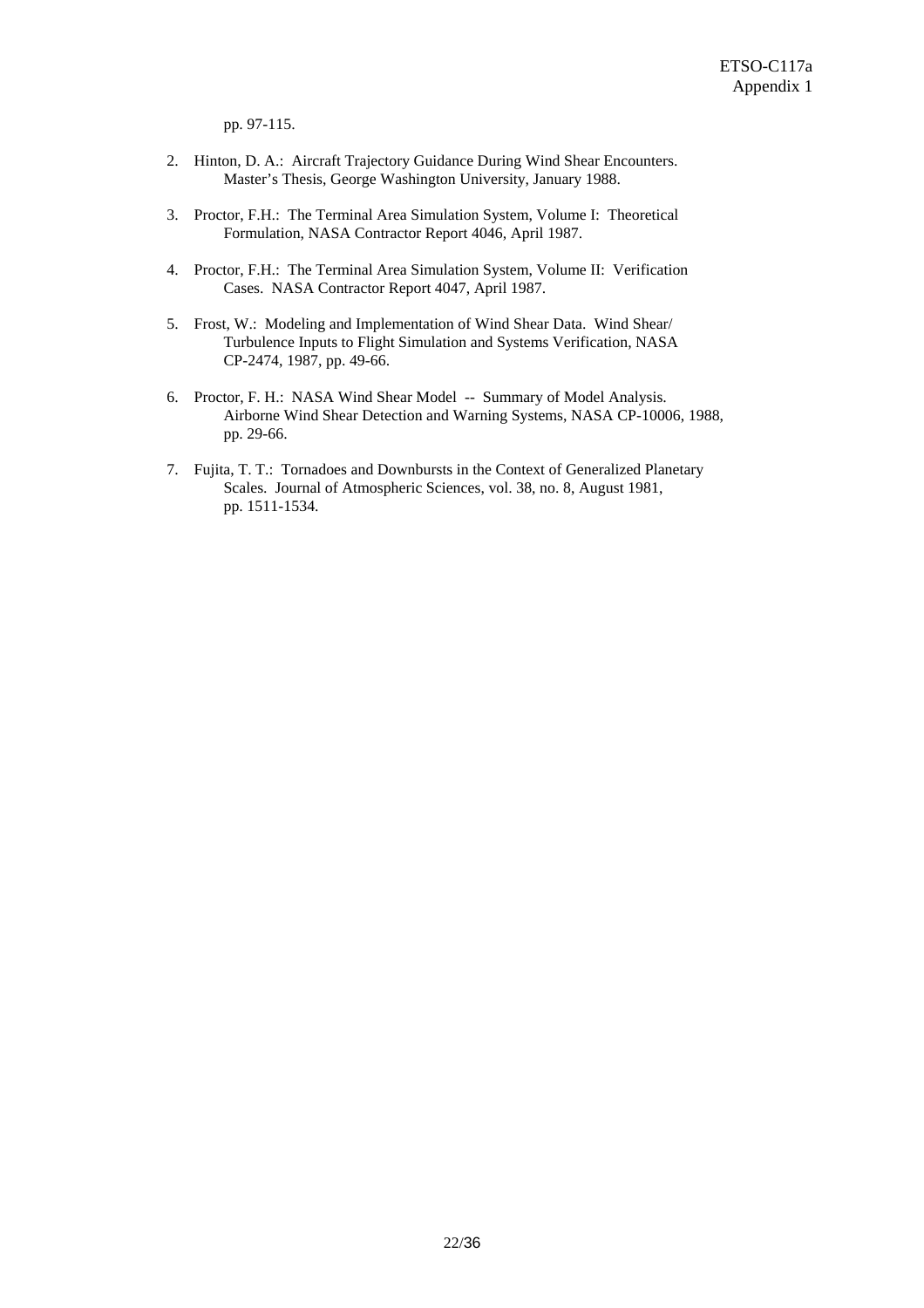# APPENDIX

Define intermediate variables to simplify written equations:

$$
e_r = e^{-(r/R)^2}
$$
  
\n $e_e = e^{-(h/e)}$   
\n $e_z = e^{-(h/e)}$   
\n $e_z = e^{-(h/z^*)}$   
\n $e_z = e^{-(h/z^*)}$   
\n $e_z = e^{-(h/z^*)}$ 

Horizontal and Vertical Velocities

$$
W_x = \frac{\lambda R^2}{2r^2} (1 - e_r) e_d x_{ad}
$$
  

$$
W_y = \frac{\lambda R^2}{2r^2} (1 - e_r) e_d y_{ad}
$$
  

$$
W_h = -\lambda e_r e_c
$$

Partial Derivatives

$$
\frac{\partial w_x}{\partial x} = \frac{\lambda R^2 e_d}{2r^2} \left[ e_r \left( \frac{2x_{ad}^2}{R^2} + \frac{2x_{ad}^2}{r^2} - 1 \right) - \frac{2x_{ad}^2}{r^2} + 1 \right]
$$
  

$$
\frac{\partial w_x}{\partial y} = \frac{\lambda R^2 x_{ad} y_{ad} e_d}{r^2} \left[ e_r \left( \frac{1}{R^2} + \frac{1}{r^2} \right) - \frac{1}{r^2} \right]
$$
  

$$
\frac{\partial w_x}{\partial h} = \frac{\lambda R^2 x_{ad}}{2r^2} \left( 1 - e_r \right) \left[ \frac{e_e}{\epsilon} - \frac{e_z}{z^*} \right]
$$
  

$$
\frac{\partial w_y}{\partial x} = \frac{\lambda R^2 x_{ad} y_{ad} e_d}{r^2} \left[ e_r \left( \frac{1}{R^2} + \frac{1}{r^2} \right) - \frac{1}{r^2} \right]
$$
  

$$
\frac{\partial w_y}{\partial y} = \frac{\lambda R^2 e_d}{2r^2} \left[ e_r \left( \frac{2y_{ad}^2}{R^2} + \frac{2y_{ad}^2}{r^2} - 1 \right) - \frac{2y_{ad}^2}{r^2} + 1 \right]
$$
  

$$
\frac{\partial w_y}{\partial h} = \frac{\lambda R^2 y_{ad}}{2r^2} \left( 1 - e_r \right) \left[ \frac{e_e}{\epsilon} - \frac{e_z}{z^*} \right]
$$
  

$$
\frac{\partial w_h}{\partial x} = \frac{2\lambda x_{ad} e_r e_c}{R^2}
$$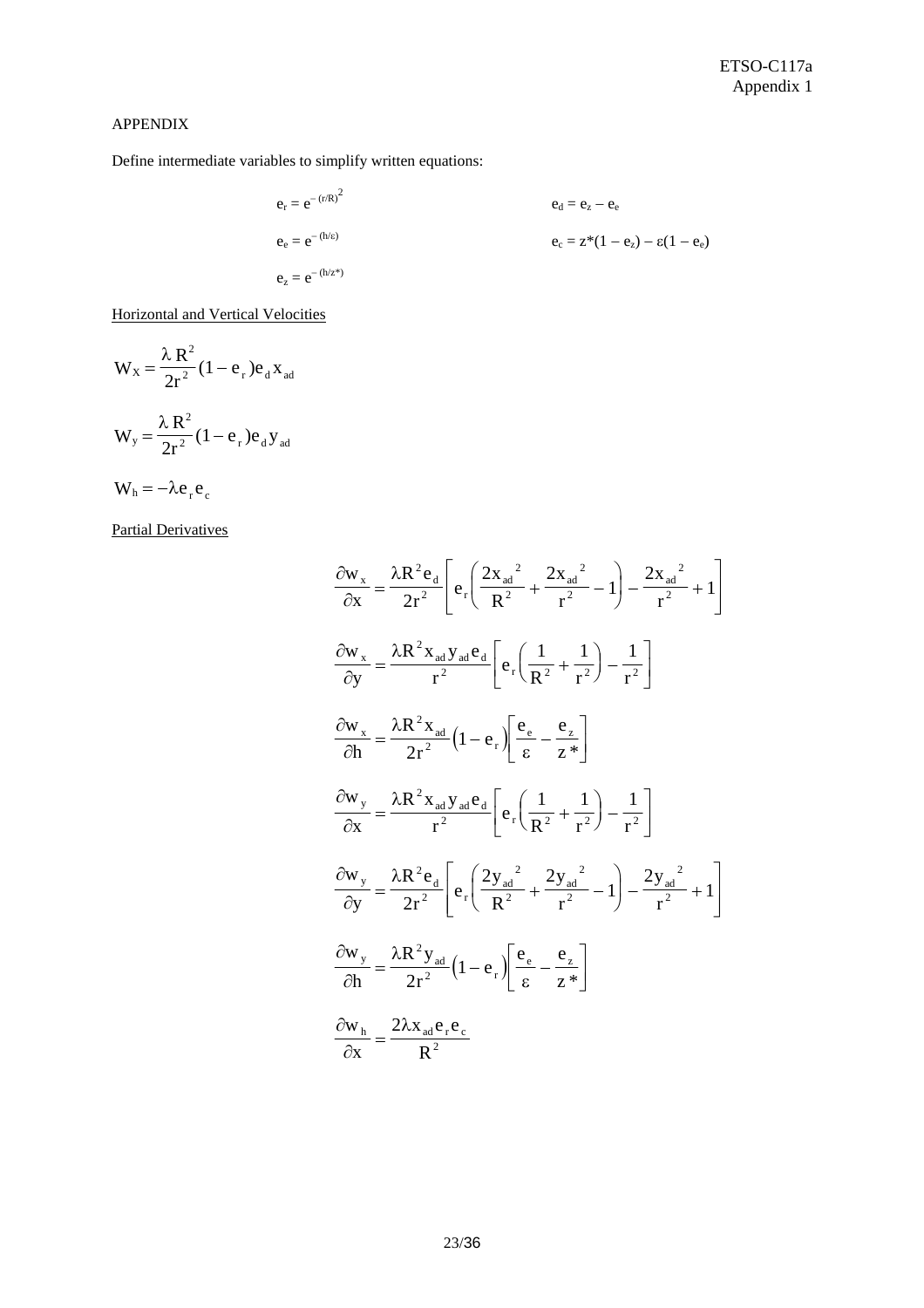$$
\frac{\partial w_{h}}{\partial y} = \frac{2\lambda y_{ad}e_{r}e_{c}}{R^{2}}
$$

$$
\frac{\partial w_{h}}{\partial h} = -\lambda e_{r}e_{d}
$$

**Other Relationships** 

From TASS

$$
\frac{z_{\rm m}}{z^*} = 0.22 \qquad \frac{z^*}{\varepsilon} = 12.5
$$

Maximums  $w_{x_{max}} = 0.2357\lambda R$ 

$$
w_{y_{max}} = w_{x_{max}}
$$
  
 $w_{h_{max}} = \lambda z^*(e^{-(z_h/z^*)} - 0.92)$ .

( $\lambda$  is determined from the above relationships)

$$
\frac{w_{x_{max}}}{w_{h_{max}}} = \frac{0.2357R}{z * (e^{-z_h/z^*} - 0.92)}
$$

Variable List

 $z^*$  = altitude where  $w_x$  is half the value of  $w_{x_{max}}$  (ft)

 $\epsilon$  = characteristic height of boundary layer effects (ft)

 $z_h$  = depth of outflow (ft)

 $z_m$  = altitude of maximum outflow (ft)

 $\lambda$  = scaling parameter (s<sup>-1</sup>)

 $r =$  radial distance from aeroplane to downburst (ft)

 $h =$ altitude of aeroplane (ft)

 $R$  = radius of downdraft (ft)

 $x_{ad}$ ,  $y_{ad} = x$ , y coordinates, aeroplane to microburst (ft)

 $w_{x_{max}}$ ,  $w_{y_{max}}$ ,  $w_{h_{max}}$  maximum winds, x, y, and h directions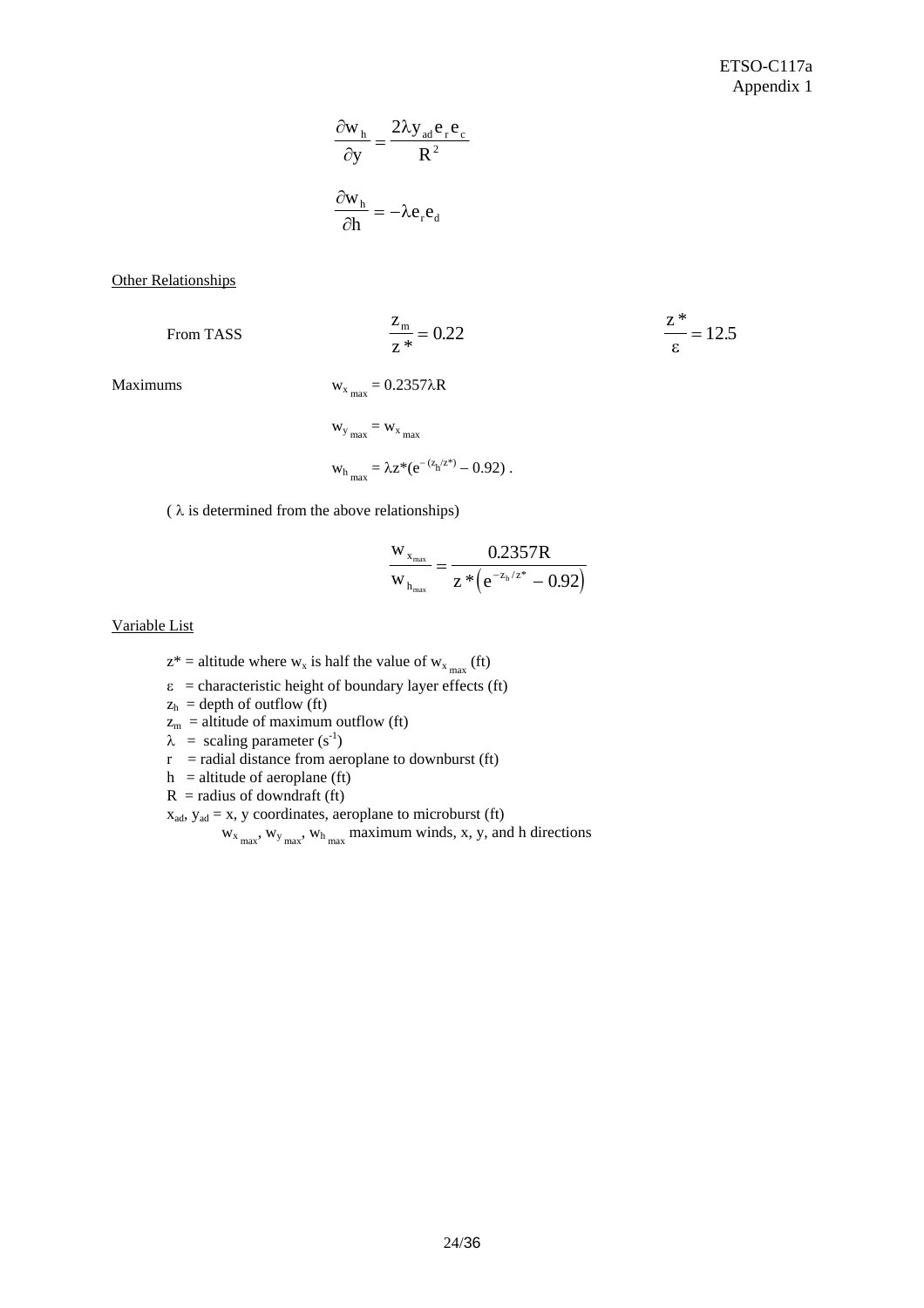

Figure 1 Wind Model Used In Guidance Studies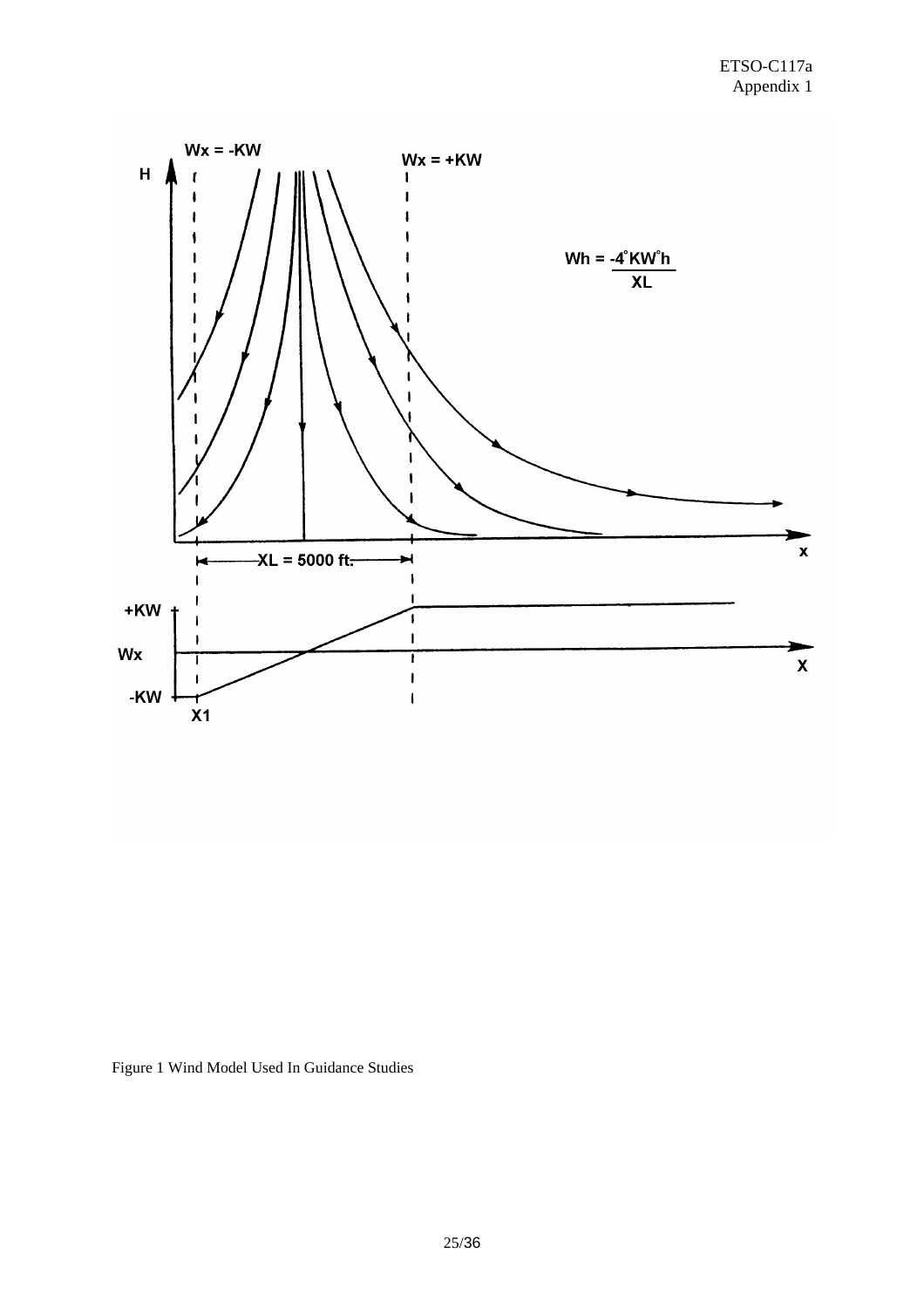

Figure 2 Vertical Profile of Microburst Outflow (Nondimensional)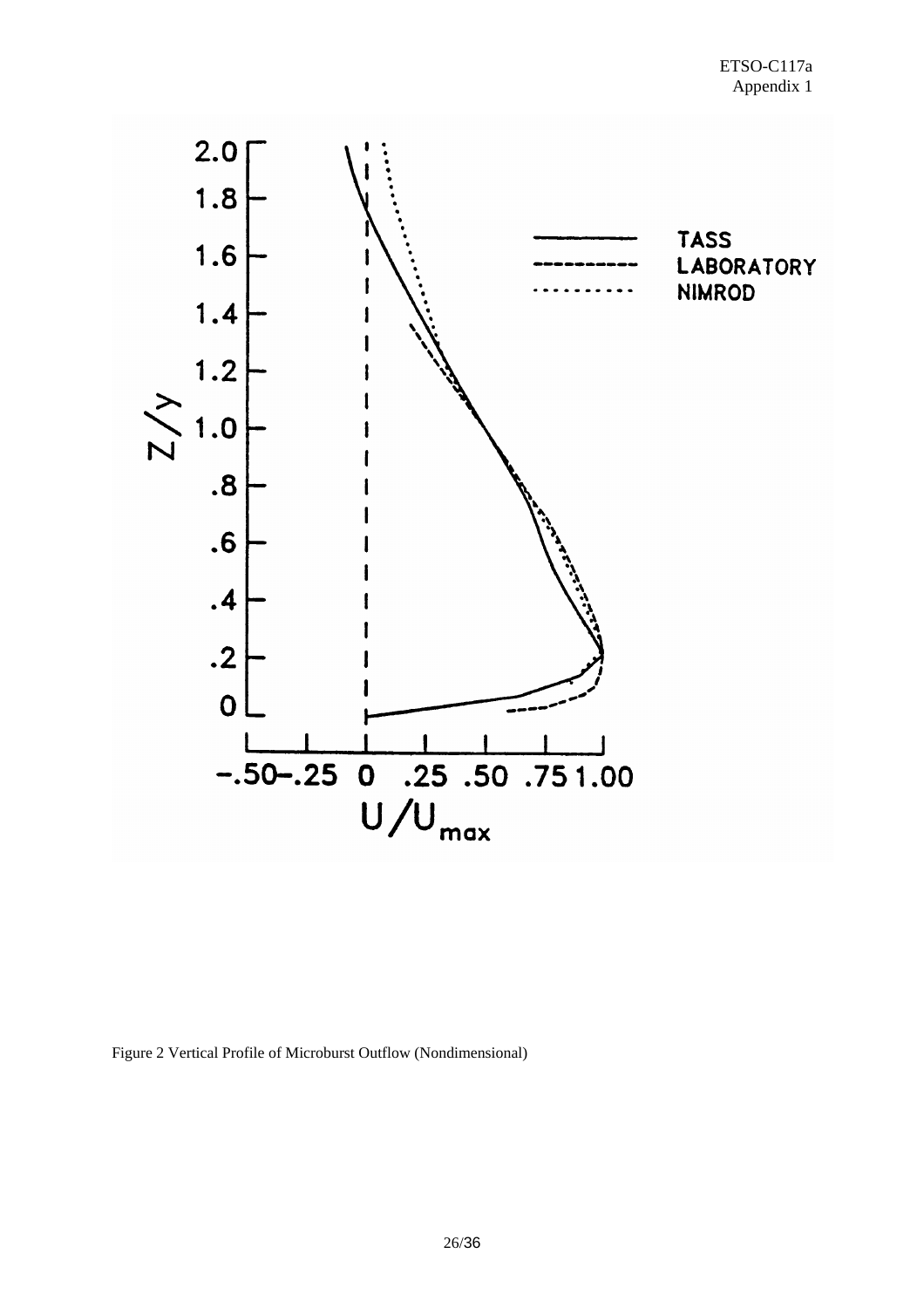## VERTICAL PROFILES OF VERTICAL VELOCITY FOR 30 JUN 82 CASE: SENSITIVITY TO RADIUS OF PRECIPITATION SHAFT



Figure 3 Vertical Profile of Microburst Downflow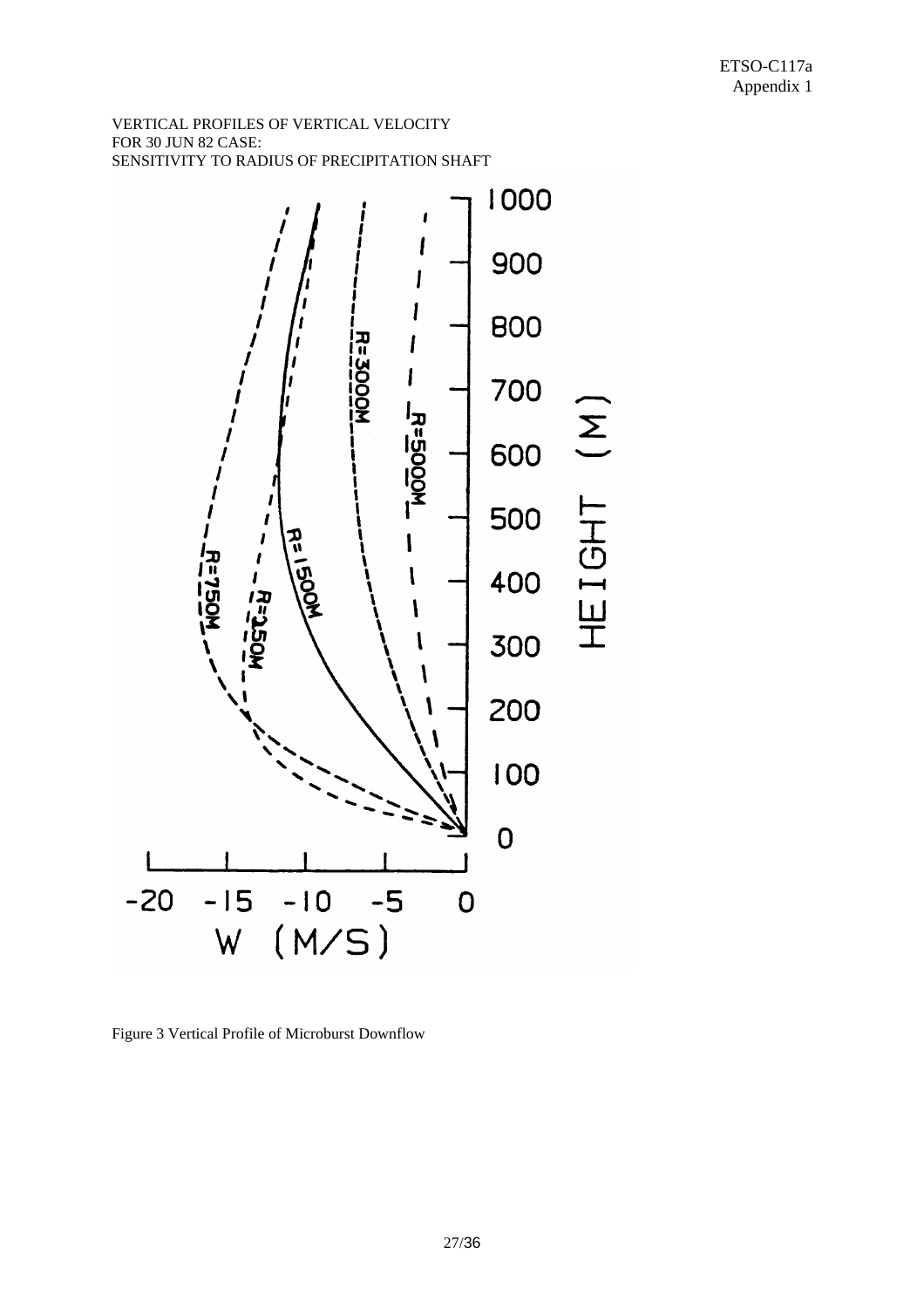

Figure 4 Characteristic Variation of Horizontal Shaping Functions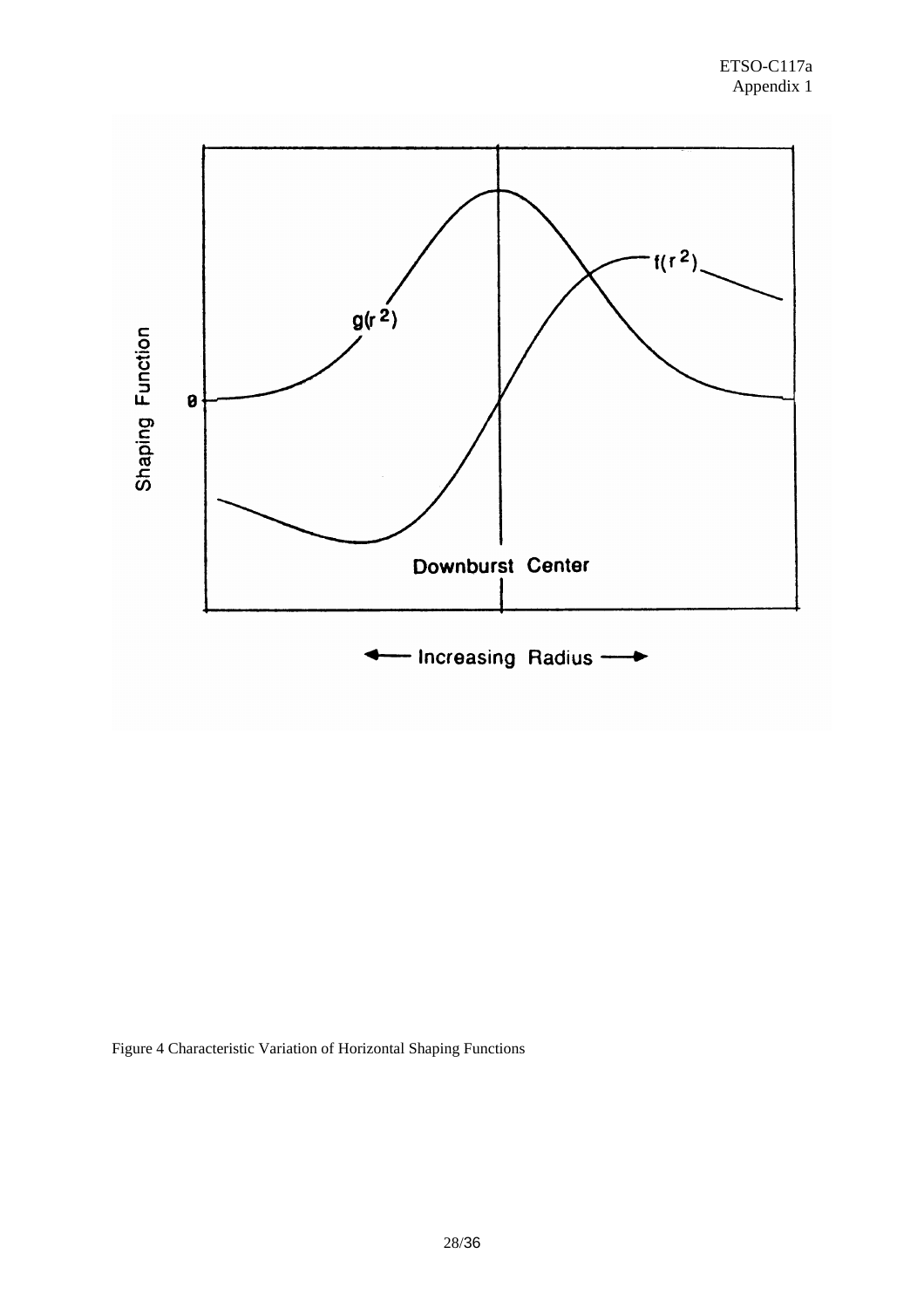

Figure 5 Characteristic Variation of Vertical Shaping Functions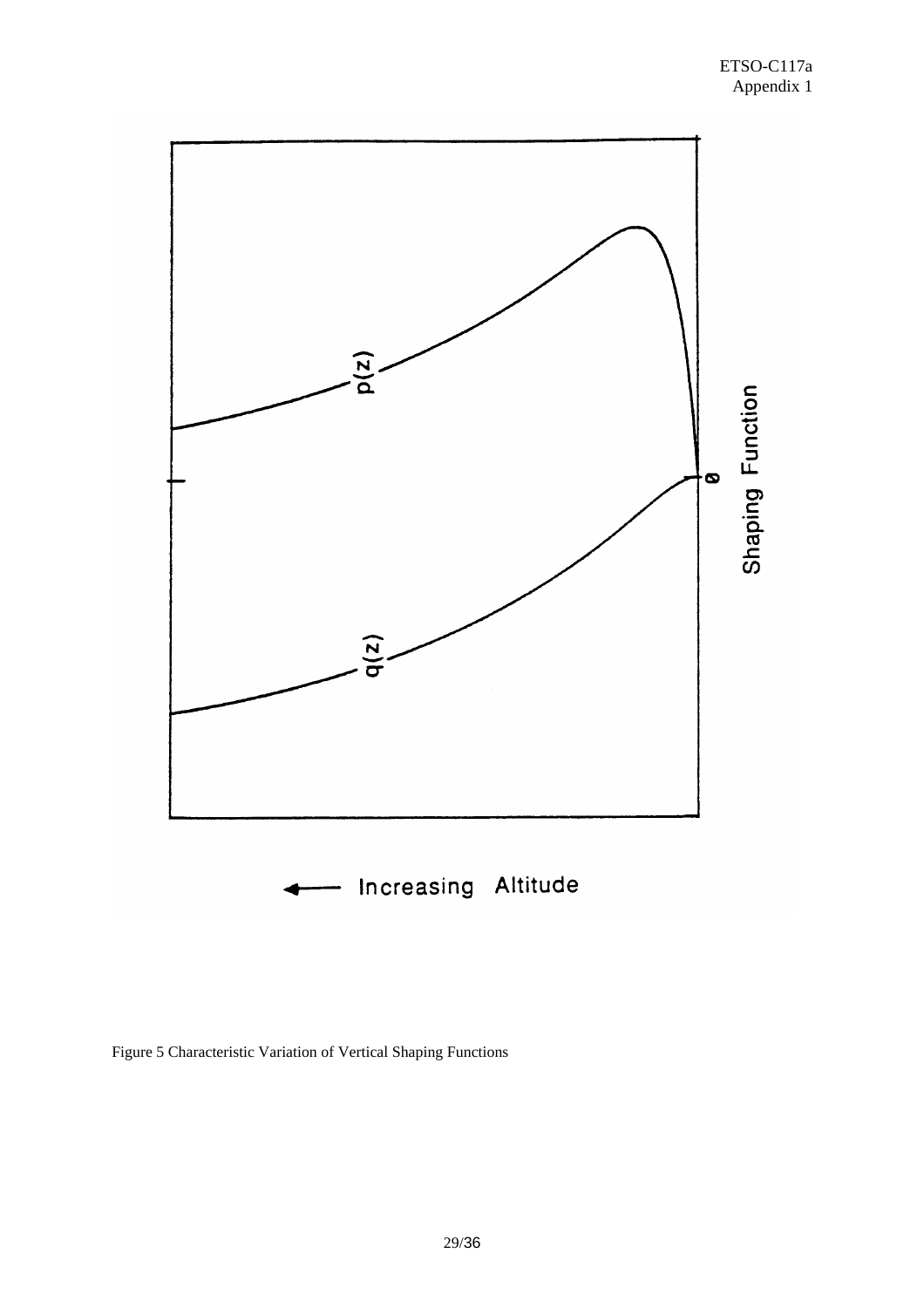

Figure 6 Vertical Velocity Profiles For Analytical Model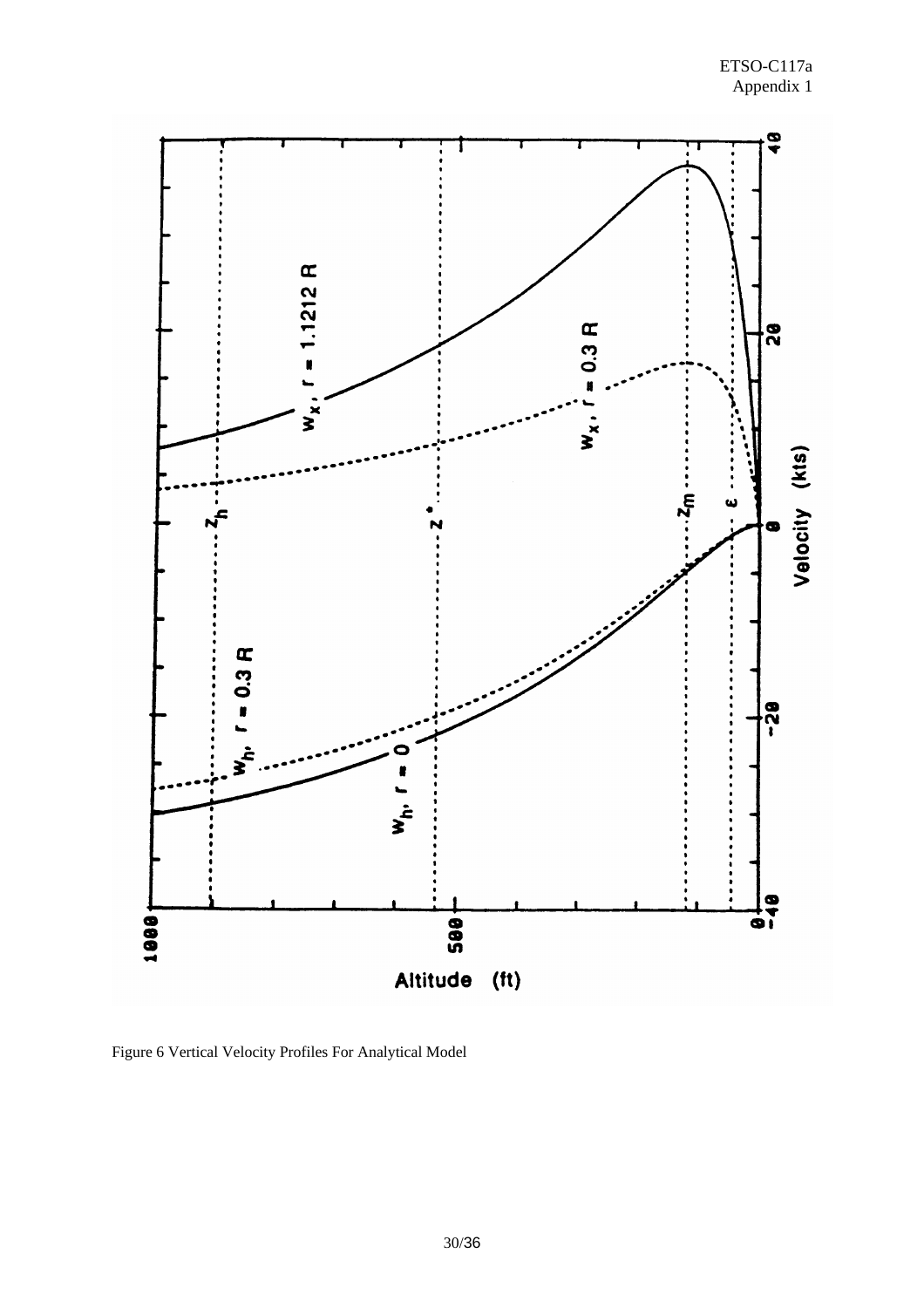

Figure 7 Radial Velocity Profiles For Analytical Model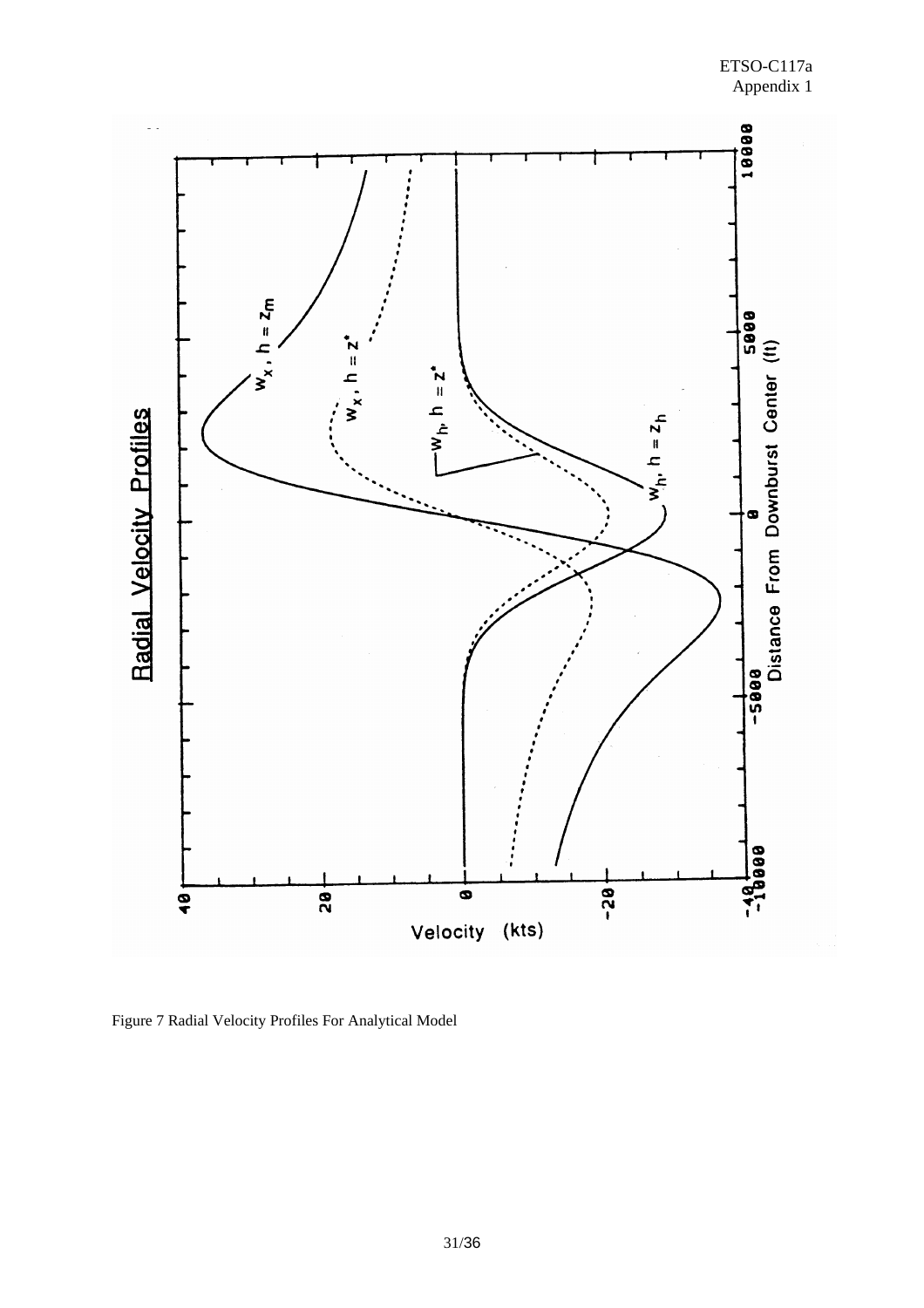

Figure 8 Comparison of Wind Model Vertical Profiles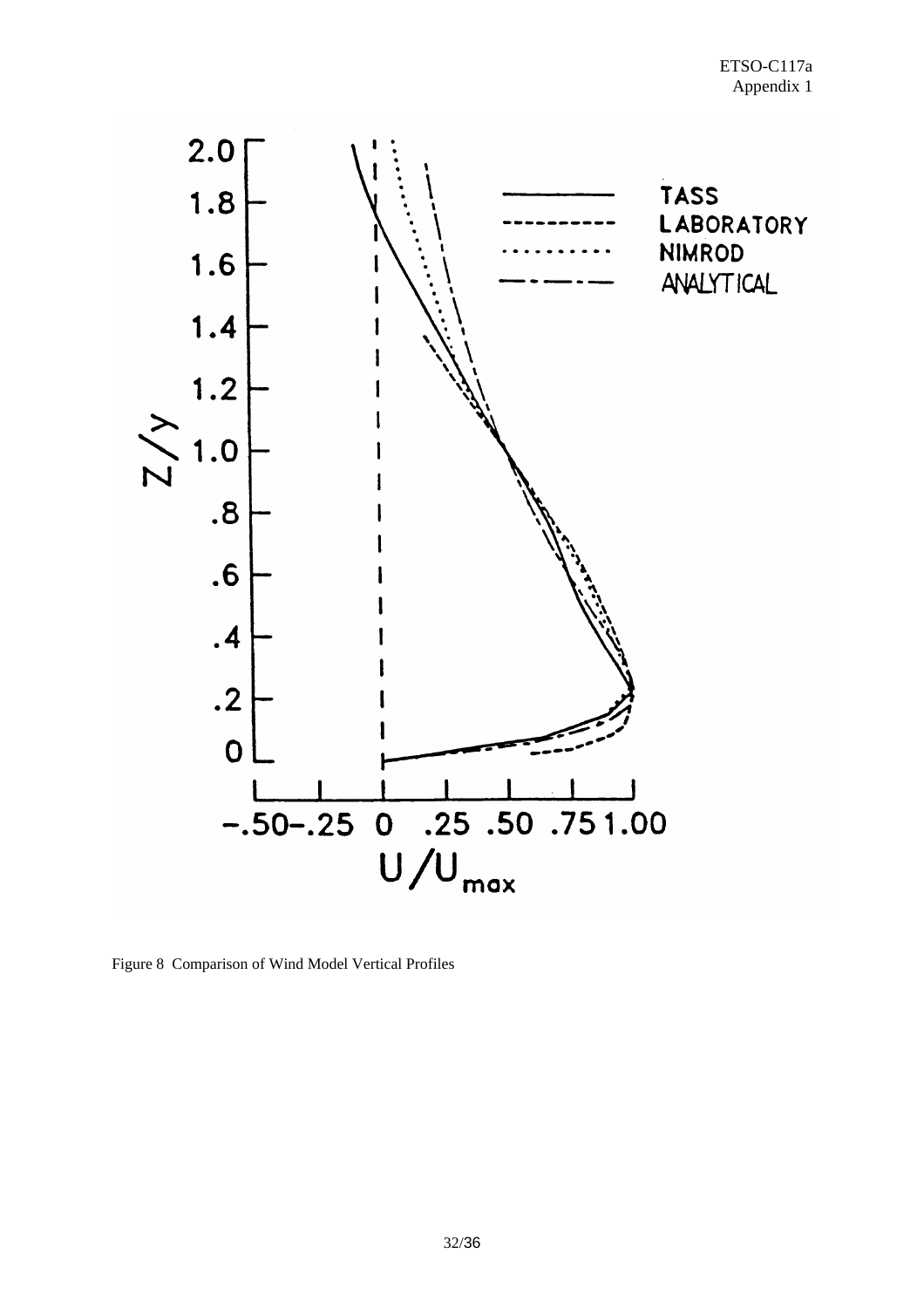## **APPENDIX 2**

This appendix contains data that defines the Dryden turbulence model and discrete gust model to be used in conduction the tests specified in paragraphs  $(e)(7)(ii)$ ,  $(e)(7)(iii)$ ,  $(e)(8)(ii)$ , and  $(e)(8)(iii)$  of this TSO.

Dryden Turbulence Model

 $Fu(S) = SIGMAu * SQRT (TAUu/PI) * 1/(1+TAUu*S)$ 

 $Fv(S) = SIGMAv * SQRT (TAUV/PI2) * (1 + SQRT3*TAUV*S)$  $(1 + \text{TAUv}^*S)^*(1 + \text{TAUv}^*S)$ 

 $Fw(S) = SIGMAw * SQRT (TAUw/PI2) * (1 + SQRT3 * TAUw * S)$  $(1 + TAUw*S)*(1 + TAUw*S)$ 

where:

 SIGMAu, SIGMAv, SIGMAw are the RMS intensities;  $TAUu = Lu/VA$ ;  $TAUv = LvVA$ ;  $TAUw = Lw/VA;$  Lu, Lv, Lw are the turbulence scale lengths; VA is the aircraft's true airspeed (ft/sec);  $PI = 3.1415926535;$  PI2 = 6.2831853070 (2 times PI); SQRT3 = 1.732050808 (square root of 3); and S is the Laplace transform variable.

The following table lists SIGMAu, SIGMAv, SIGMAw, Lu, Lv, and Lw versus altitude. Extrapolation will not be used, and simulator altitudes outside the bounds of the turbulence list will use the data at the boundary.

| Altitude | RMS Intensities (ft/sec) |            |      |      | Scale Lengths (feet) |      |  |
|----------|--------------------------|------------|------|------|----------------------|------|--|
| (feet)   | Long                     | <u>Lat</u> | Vert | Long | <u>Lat</u>           | Vert |  |
| 100      | 5.6                      | 5.6        | 3.5  | 260  | 260                  | 100  |  |
| 300      | 5.15                     | 5.15       | 3.85 | 540  | 540                  | 300  |  |
| 700      | 5.0                      | 5.0        | 4.3  | 950  | 950                  | 700  |  |
| 900      | 5.0                      | 5.0        | 4.45 | 1123 | 1123                 | 900  |  |
| 1500     | 4.85                     | 4.85       | 4.7  | 1579 | 1579                 | 1500 |  |

The applicant must demonstrate that the variance of their turbulence implementation is adequate.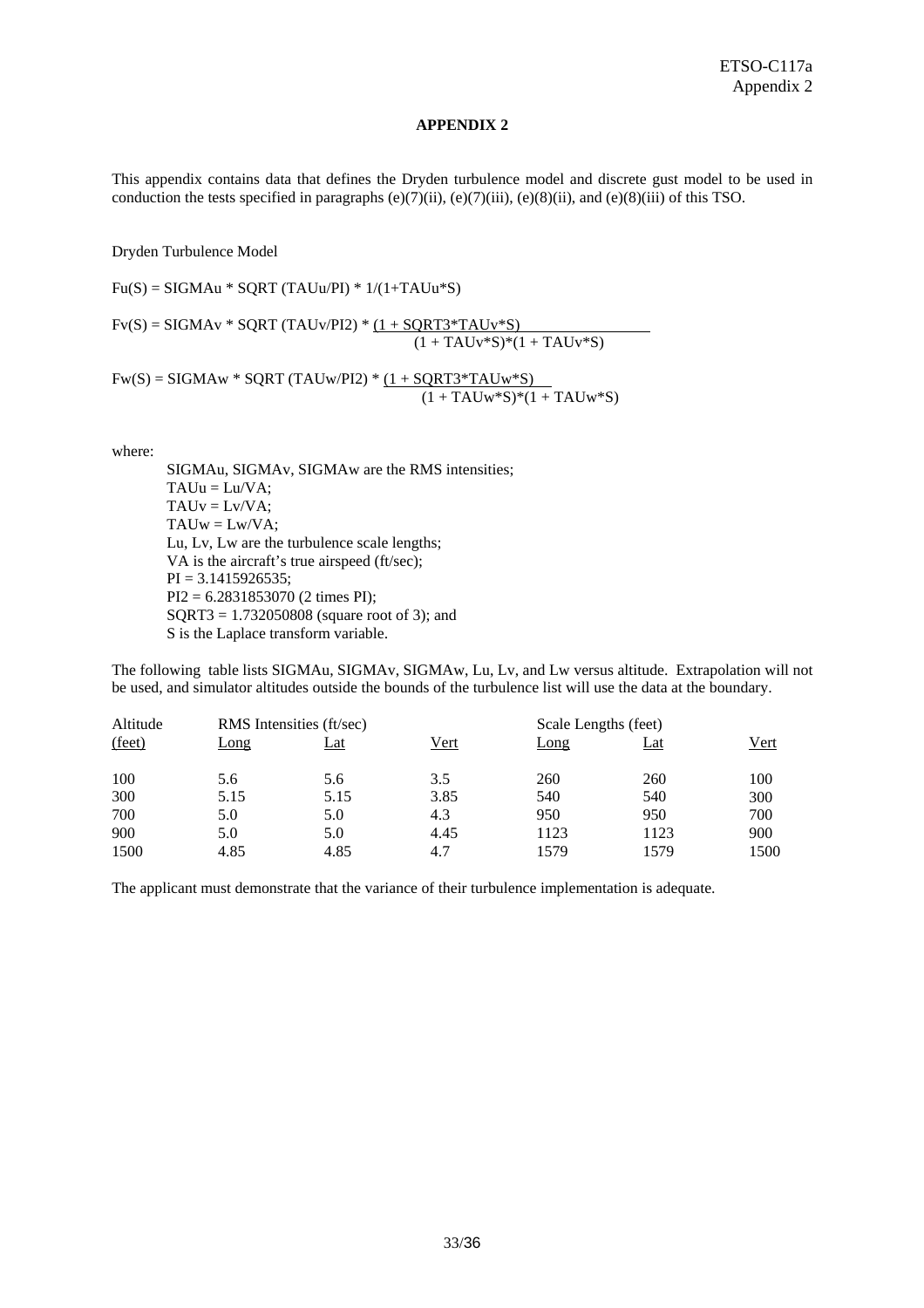# Discrete Gust Rejection

Discrete gusts (in the horizontal axis) with ranges of amplitude and frequency (A and OMEGA) of the form [A(1 – cos OMEGAt)] shall be used. The following table lists the values of A and OMEGA to be used (simulates an approximate15 knot gust condition):

|     | OMEGA (rad/sec) | Approx. Gust Duration (sec) |
|-----|-----------------|-----------------------------|
| 7.5 | 2.10            |                             |
| 7.5 | 1.26            |                             |
| 7.5 | 0.78            |                             |
| 7.5 | 0.63            | 10                          |
| 7.5 | 0.52            | 12                          |
| 7.5 | 0.42            | 15                          |
|     | 0.31            | 20                          |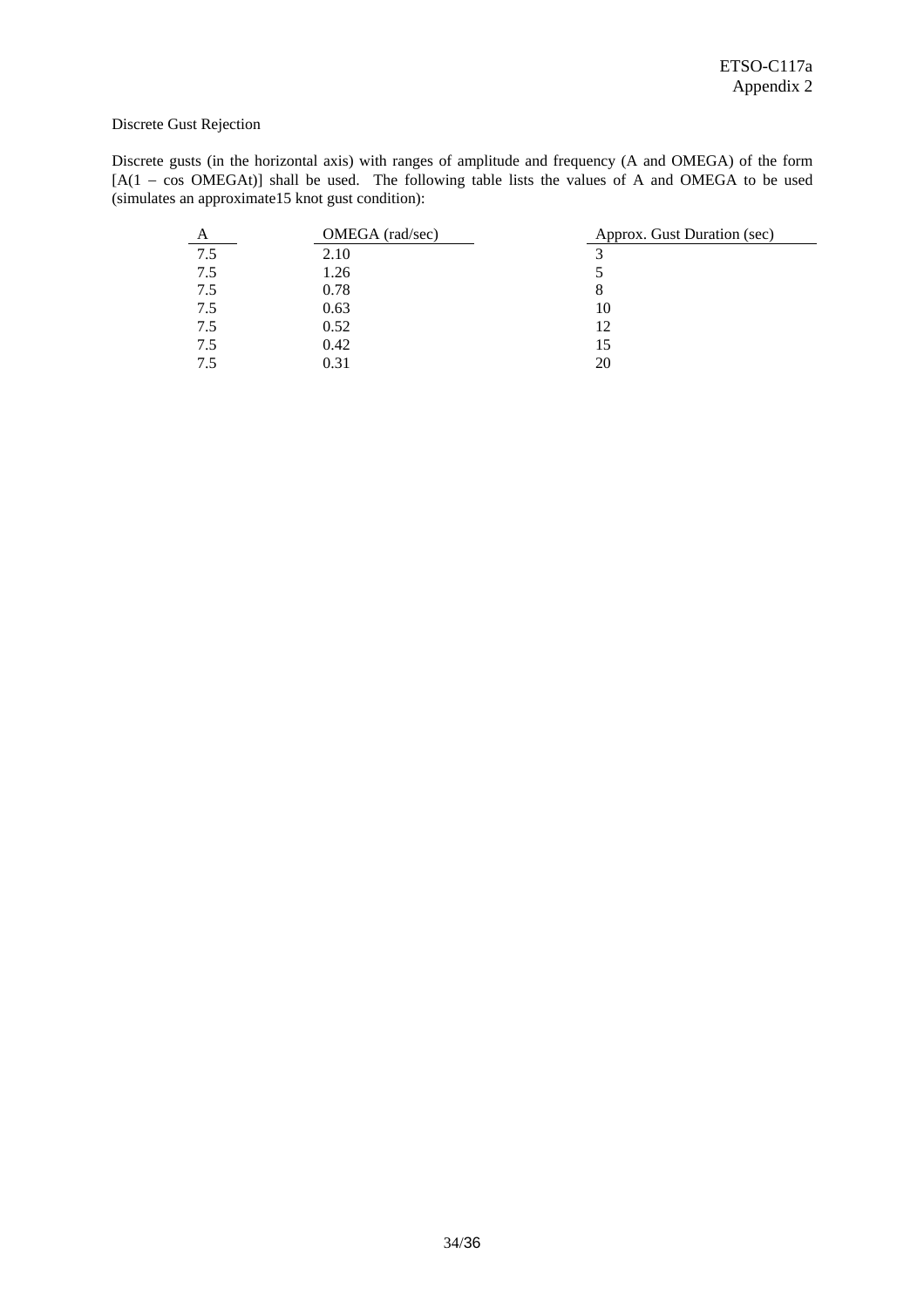## **APPENDIX 3**

# **SHEAR INTENSITY**

$$
f(t) = \frac{v_x}{g} - \frac{w_h}{V}
$$

where

 $\frac{1}{2}$  w<sub>x</sub> = Horizontal component of the wind rate of change expressed in g units  $(1.91 \text{ kts/sec} = 0.1 \text{ g})$  (positive for increasing headwind).

 $W<sub>h</sub>$  = Vertical component of the wind vector w (ft/sec) (positive for downdraft).

 $V = True$  airspeed (ft/sec).

 $g =$  Gravitational acceleration (ft/sec<sup>2</sup>).